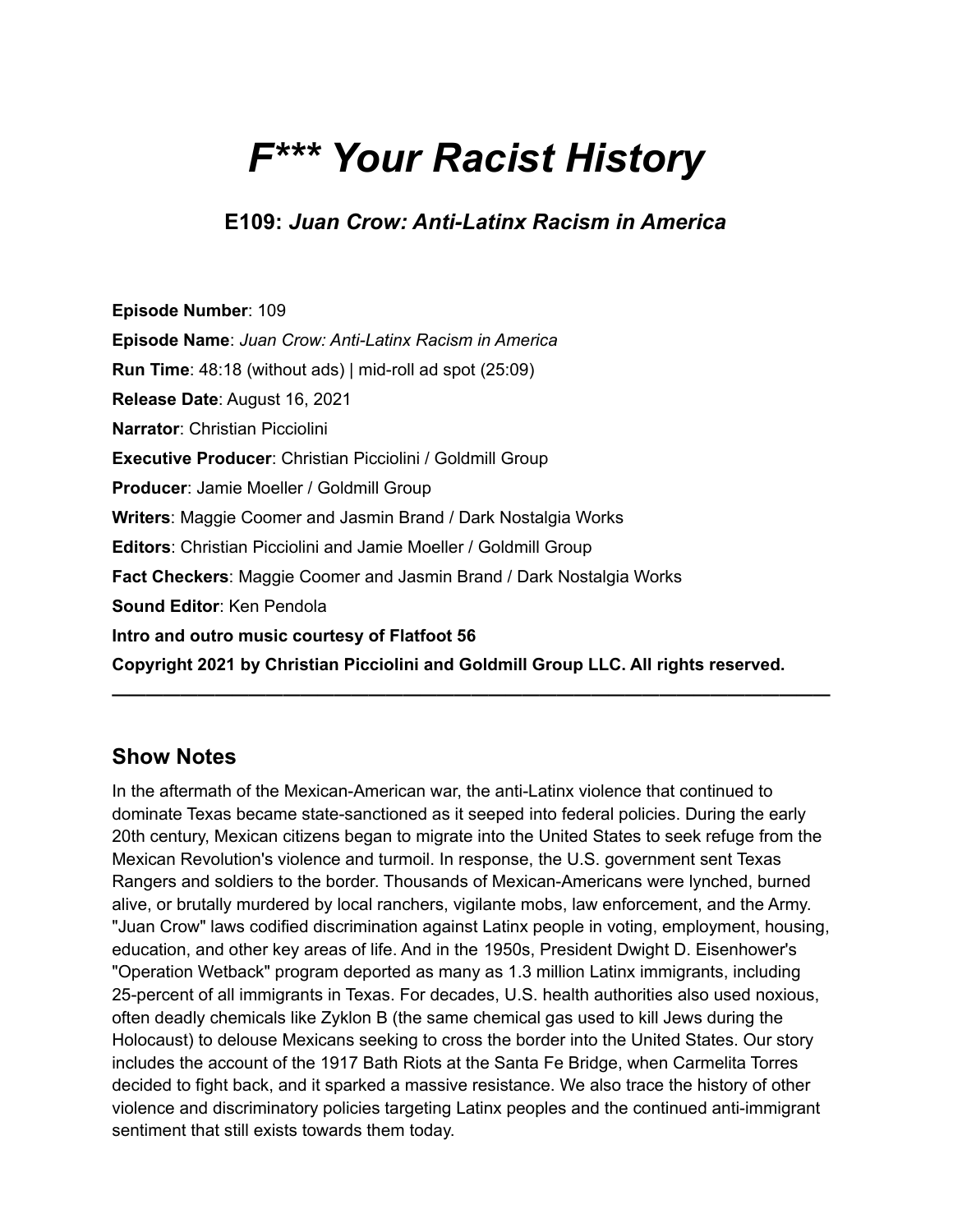#### **EPISODE SCRIPT**

## **Introduction**

"Come and Take It": it's the slogan that adorns a simple black and white flag featuring a cannon and the signature Texas "Lone Star." Although the phrase has roots dating back to antiquity, Texans adopted it during the 1835 Battle of Gonzales that kicked off the Texas Revolution, winning Texas its decade-long independence as a republic. Current Senator Ted Cruz of Texas recently brandished this same imagery and slogan on a medical face mask while traveling to sunny Cancún, Mexico, giving his constituents back at home the cold shoulder as their pipes froze this past winter. While the hypocrisy seemed lost on the senator, his critics quickly pointed out the long and tumultuous history between Texas and Mexico ever since the "Come and Take It" Battle of Gonzales flag was first flown.

On December 29, 1845, following a decade of its self-declared independence as a republic, Texas officially became the twenty-eighth state in the Union. However, Mexico never recognized Texan independence and threatened the United States with war should it annex the Lone Star State, which is exactly what happened. From 1846 until 1848, an armed conflict between the two nations, known as the Mexican-American War, raged. When all was said and done, nearly 42,000 soldiers and civilians were dead, including 17,000 Americans. The U.S. declared victory over Mexico, and talk immediately turned to debate over the treaty terms.

With Manifest Destiny in mind, some conservatives (which were called Democrats at the time), like Senator Stephen Douglas of Illinois, aligned themselves with the All Mexico Movement and supported the total annexation of Mexico. However, others, like Senator John C. Calhoun of South Carolina, opposed it on racial grounds. In a speech he delivered to Congress in 1848, he proclaimed:

"We have never dreamt of incorporating into our Union any but the Caucasian race—the free white race. To incorporate Mexico, would be the first instance of the kind, of incorporating an Indian race; for more than half of the Mexicans are Indians, and the other is composed chiefly of mixed tribes. I protest against such a union as that! Ours, sir, is the Government of a white race…Are we to associate with ourselves as equals,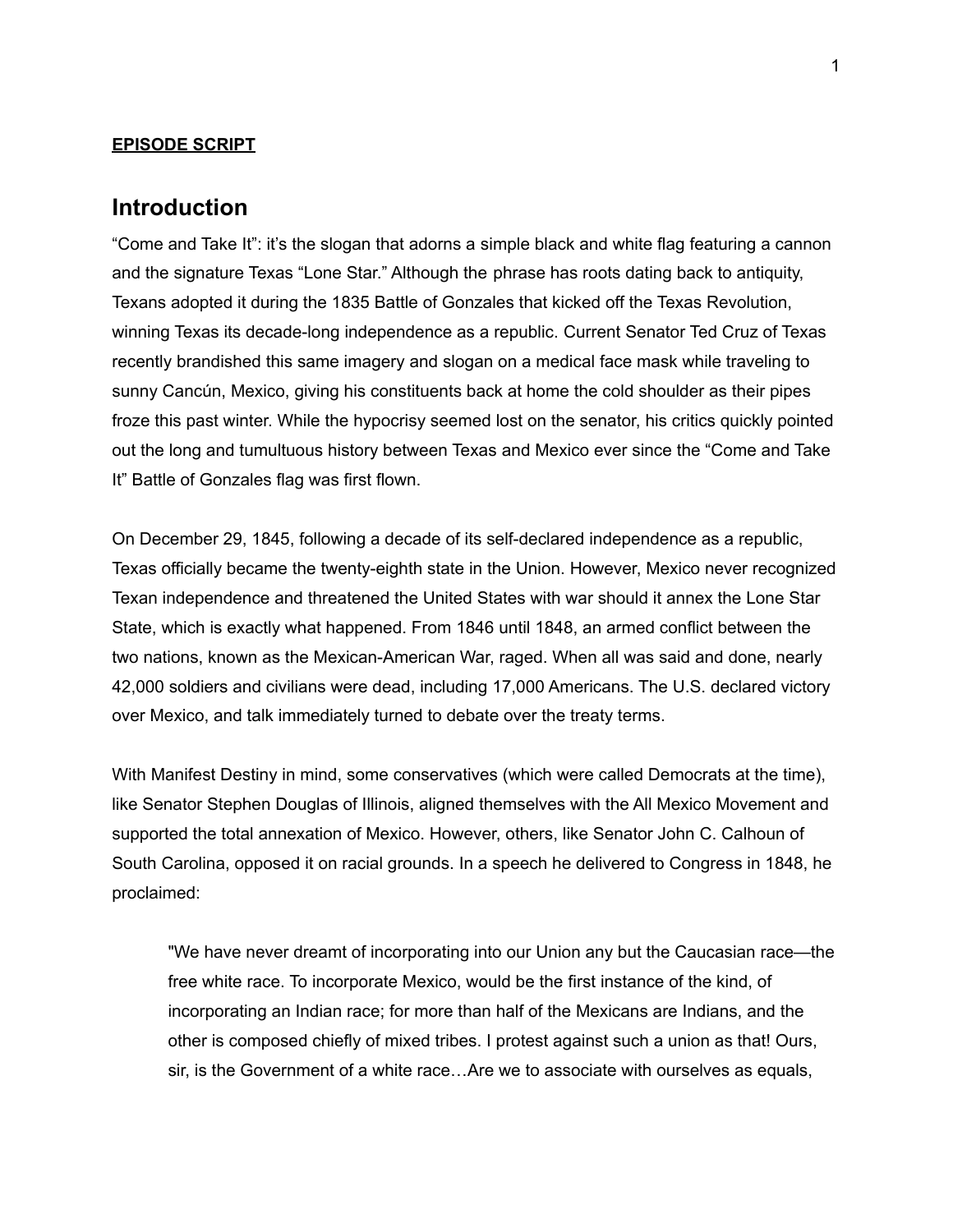companions, and fellow citizens, the Indians and mixed race of Mexico? [Mr. President], I would consider such a thing fatal to our institutions." 1

Instead, an alternative was proposed and passed. The Treaty of Guadalupe Hidalgo reduced Mexico's landmass by more than half. It included parts of modern-day California, New Mexico, Nevada, Utah, Arizona, Colorado, Wyoming, Oklahoma, Kansas, and, of course, Texas.

The newly defined border along the Rio Grande River wouldn't prove easy to cross in either direction. Some of the first border patrols were slave catchers looking to capture self-emancipated people from crossing into Mexico, and the Texas Rangers, first formed in the 1820s, who focused on removing Native Americans from West Texas. Following the Mexican-American war, armed with a larger budget, the Texas Rangers began attacking various tribes in the region. They didn't stop until almost every Indigenous tribe was driven from Texas.

The Rangers then focused on "keeping the peace" by implementing violent vigilante "justice" against innocent people of Mexican descent. The exact number of people the Texas Rangers lynched between 1910-1920 is unknown. One surviving record from 1915 states that Rangers executed over 300 Tejanos (Mexican-American inhabitants of Texas), who they suspected of being Mexican citizens, without verification of wrongdoing or even trial.<sup>2</sup> Texas Rangers took pictures (early selfies, I suppose) on horseback standing over the bodies of those they had just murdered and turned them into postcards.

Eventually, the State of Texas launched an investigation that disbanded some of the Texas Rangers units and implemented more stringent procedures. But the damage was done.

This is episode 9 of *F\*\*\* Your Racist History: Juan Crow: Anti-Latinx Racism in America.*

## **White Texas**

If you listened to episode 7, "White Homeland: Part 1," you already know racist sentiment toward Mexican and Latinx people in white America was rampant throughout the United States before the Civil War, especially in the South. The Knights of the Golden Circle wanted to create

<sup>1</sup> "A Southern Senator Opposes the 'All-Mexico' Plan · SHEC: Resources for Teachers," shec.ashp.cuny.edu, n.d., [https://shec.ashp.cuny.edu/items/show/1273.](https://shec.ashp.cuny.edu/items/show/1273)

<sup>&</sup>lt;sup>2</sup> "TEXAS RANGERS," Bullock Museum, n.d.,

[https://www.thestoryoftexas.com/discover/campfire-stories/texas-ranger.](https://www.thestoryoftexas.com/discover/campfire-stories/texas-ranger)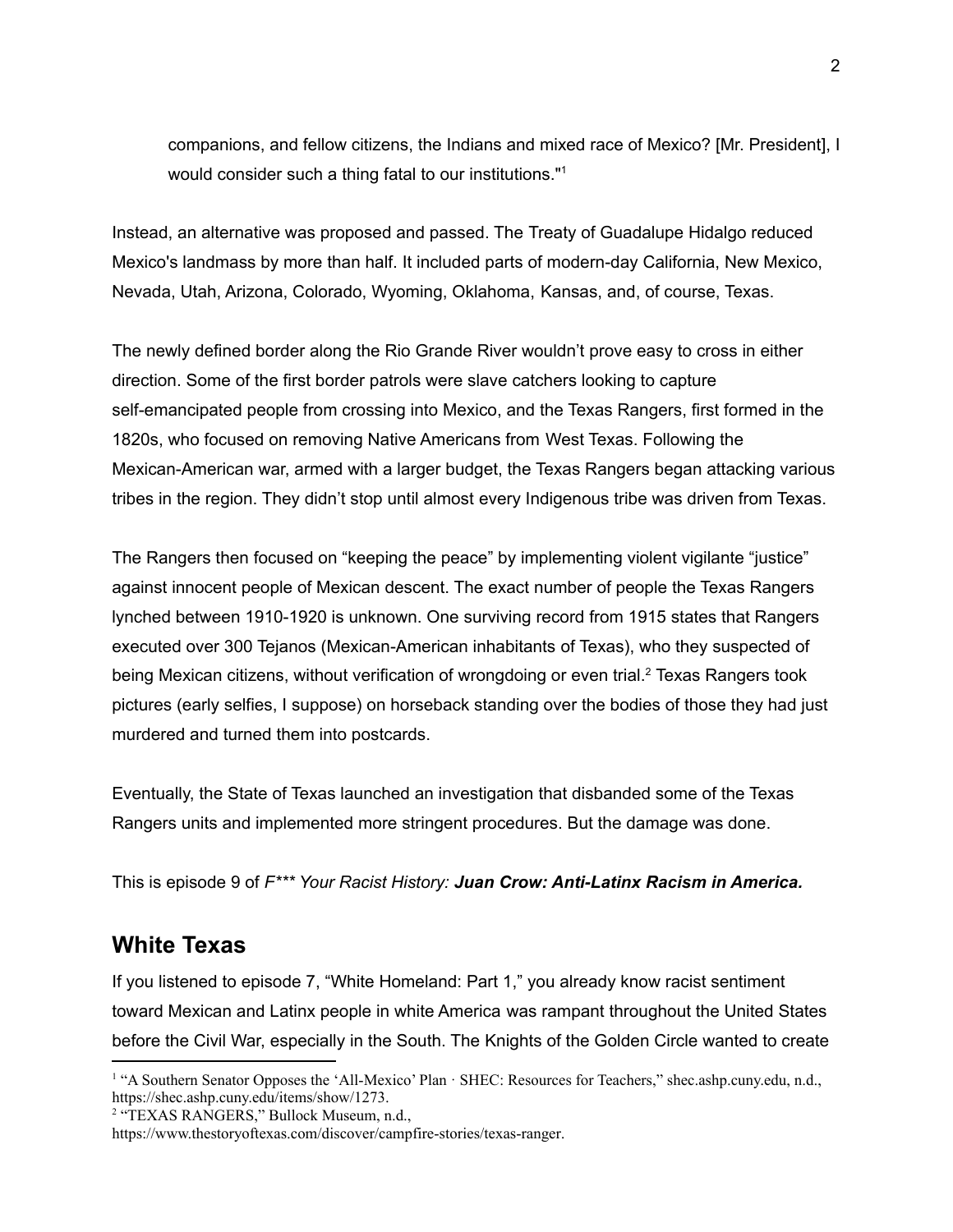a slavery empire by invading Mexico and enslaving every person of Mexican descent. They believed, as did many everyday white Americans at the time, that Mexicans were akin to Native Americans and African Americans, and therefore racially inferior to whites.

As new railroads along the Mexican border began to usher in generations of white people to U.S. border towns in the late 19th century and their populations boomed, these racist attitudes and tensions didn't improve despite a growing American dependence on non-white labor.

Let's look at the Texas City of El Paso and her Mexican neighbor Ciudad Juarez, for example. At the turn of the 20th century, El Paso's population was just 15,000, and Juarez just 8,000. By 1920, their respective populations had increased to over 77,000 and 20,000. 3

El Paso, on the U.S. side, relied heavily on a workforce of Mexican laborers who crossed the border each day to work as domestic servants, railroad employees, and other semi-skilled workers, and then went home to Mexico each night. Citizens of El Paso and neighboring towns could reap the benefits of these Mexican laborers without having to coexist with them as residents in the city. But, in 1910, the 31-year regime of Mexican President Porfirio Dias came to an end, and Mexico was plunged into revolutionary chaos. These border towns in the United States became landing zones for Mexican citizens fleeing the violence. One-tenth of Mexico's population came to the United States during the decade of 1910-1920. 4

As a result of quickly developing population diversity, fearful white Texans ushered in familiar racist laws like segregation, poll taxes, and legal maneuvers to keep Latinos from owning land. "Whites Only" signs also went up in establishments across Southern Texas and California. This is an era in America referred to as Juan Crow, a twist on the somewhat more familiar Jim Crow; it had the same racist formula as the Reconstruction-era laws that affected Black Americans in the South, but was aimed squarely at Latinx people looking for a better life in the Land of the Free. Once again, white Americans weren't having it.

Along the border, outbreaks of Typhus, a disease prevalent in crowded living conditions with poor sanitation, only made things worse.

<sup>&</sup>lt;sup>3</sup> "Texas Almanac: City Population History from 1850–2000," 2010,

<https://texasalmanac.com/sites/default/files/images/CityPopHist%20web.pdf>.

<sup>4</sup> "The History of Racial Violence on the Mexico-Texas Border," Refusing to Forget, February 15, 2018, <https://refusingtoforget.org/the-history/#>.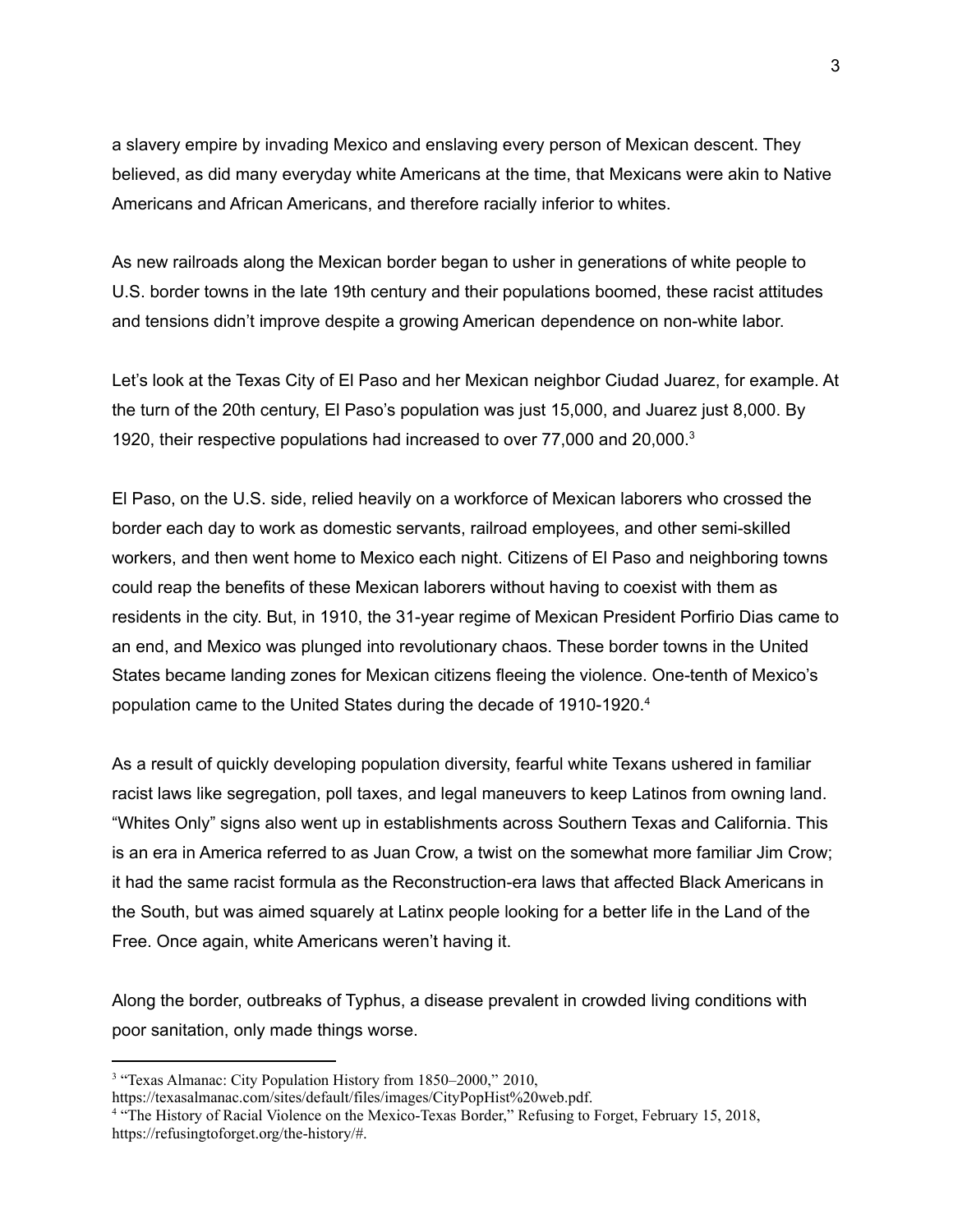## **1917 Bath Riots**

Several years before the Customs and Border Control Agency was created for the Mexican-American border, politicians in California and Texas deployed stringent health regulations to control immigration. This almost exclusively impacted Mexicans coming to and from Mexico. In 1915 and 1916, typhus outbreaks along the border sent American health officials into a frenzy. Before antibiotics, the disease could quickly get out of control in crowded communities, causing flu-like symptoms that often progressed to liver and kidney failure, internal bleeding, and even death. Typhus is spread among people via lice, fleas, and mites infected with the disease.

Driven by racist stereotyping and endorsement by medical professionals who claimed Mexicans, in general, carried the disease, inhumane delousing procedures, examinations, and forced vaccinations soon became the norm for transient Mexican workers crossing into the United States. 5

By January 1917, the mayor of El Paso, Tom Lea, a notorious germaphobe riddled with paranoia over catching typhus, called for a full quarantine against all Mexicans crossing the border; he even sent a telegram to President Woodrow Wilson in Washington, D.C. Given that Mayor Lea's city was completely dependent on Mexican day-laborers to keep the local economy running, a full quarantine was ill-advised, so extreme delousing procedures were employed instead. 6

Let me paint a picture for you of what this was like:

You are living in a home south of the United States border. Each day, you cross into the United States to work a job—it's well known that Americans at the time were desperate for foreign workers to cook, clean, and maintain their railroads for them. They pay higher wages in the U.S. than in Mexico, so you go willingly. When you get to the border, you are greeted by stern-faced border guards who look you up and down before directing you to a "bathhouse" to be inspected

<sup>&</sup>lt;sup>5</sup> "Race and Health Law," Fordham Law, November 5, 2020,

[https://digital.law.fordham.edu/faculty-spotlight-2020/race-and-health-law/.](https://digital.law.fordham.edu/faculty-spotlight-2020/race-and-health-law/)

<sup>&</sup>lt;sup>6</sup> "The Bath Riots: Indignity along the Mexican Border," Npr.org, 2019,

[https://www.npr.org/templates/story/story.php?storyId=5176177.](https://www.npr.org/templates/story/story.php?storyId=5176177)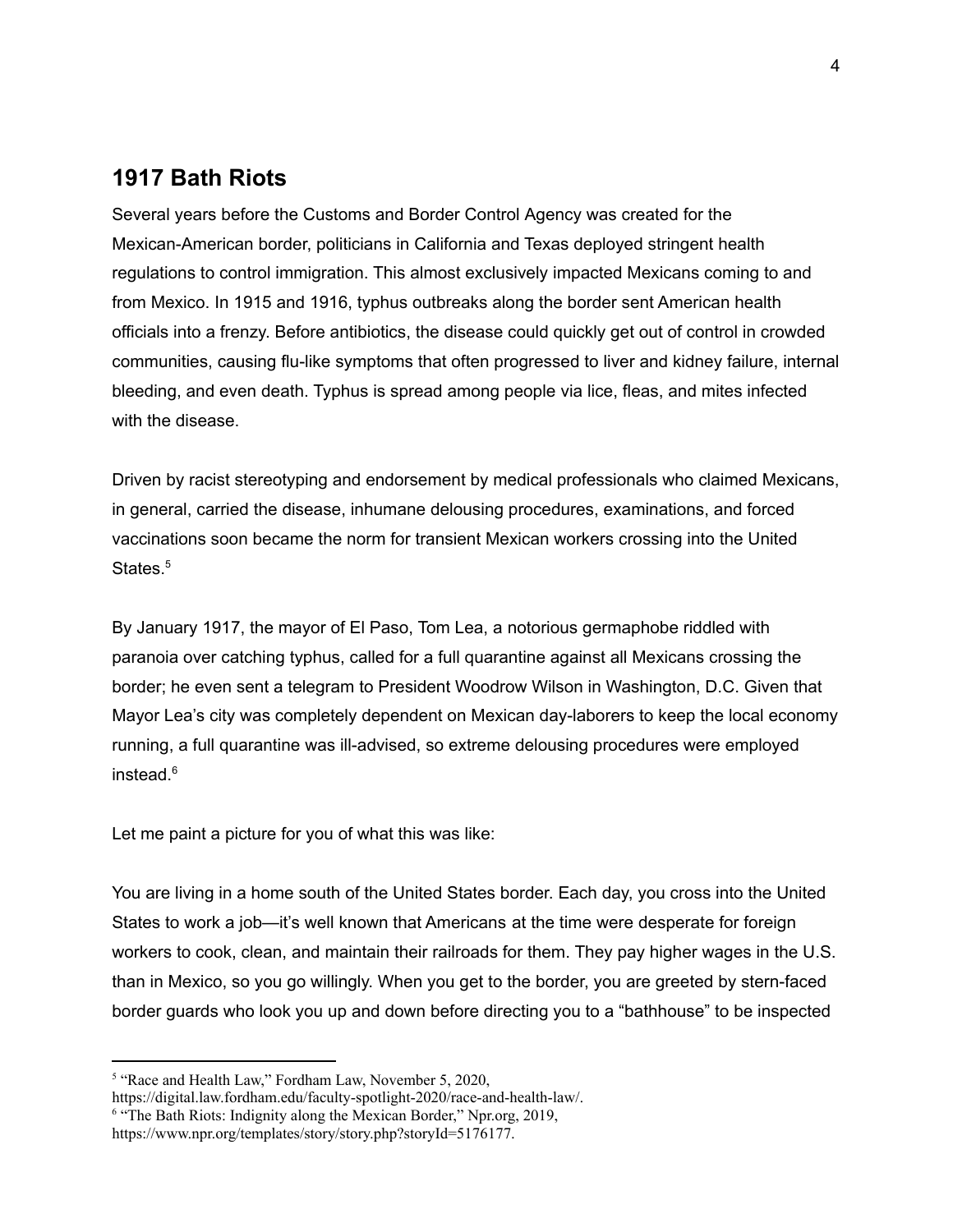by one of the doctors on staff. Only after a rigorous inspection and inhumane hygiene regimen will you be allowed to continue down the road to your job.

Once inside the bathhouse, you are instructed to strip off your clothing alongside other members of your same gender—men in one room, women in the other. If you are male and the doctor inspecting you says you have lice, they will shave your head, force you into a chemical bath, and put your clothes in a steam dryer. The dyers were often so hot they melted your shoes. If you are a woman, they wash your hair in kerosene and vinegar, a mixture believed at the time to kill bugs.<sup>7</sup> Your clothes are then doused in a cyanide-based "disinfectant," such as Zyklon B, the same chemical that Hitler's Nazis deployed in lethal quantities in concentration camp gas chambers in the 40s to murder Jews, and then you are sent on your way in your melted shoes, hair dripping with kerosene.

To make matters worse, there were rumors that border security employees had been secretly photographing the Mexican women naked while they were being deloused and then circulating the pictures around town.

A violent clash erupted between a group of Mexican people and border officials on January 28, 1917, when a 17-year-old domestic worker named Carmelita Torres decided she'd had enough of the kerosene baths and exploitation.

At 7:30 am on Sunday morning, a public streetcar full of Latina domestic workers was stopped at the U.S. border by guards who told them to get off for a health inspection before they could cross. Knowing that this meant being "disinfected" with a kerosene bath and the risk she might be secretly photographed, Carmelita refused and rallied the other women to join her in protest. In just under an hour, over 200 women had joined her on the Santa Fe International Bridge into El Paso; by noon, over 1,000 men and women who had had enough of the humiliation and despair crowded the bridge and stopped all traffic from going into Texas. The situation turned into a full-blown rebellion.

The Mexican protesters started throwing rocks while jeering at the border guards. Streetcar drivers were unceremoniously dragged from their vehicles; those who tried to run were

<sup>&</sup>lt;sup>7</sup> Robert Fischer, "Mobility and Morality at the Border — a Lefebvrian Spatio-Temporal Analysis in Early Twentieth-Century Ciudad Juárez and El Paso," *Historical Social Research / Historische Sozialforschung* 38, no. 3 (145) (2013): 176–96, <http://www.jstor.org/stable/23644531>.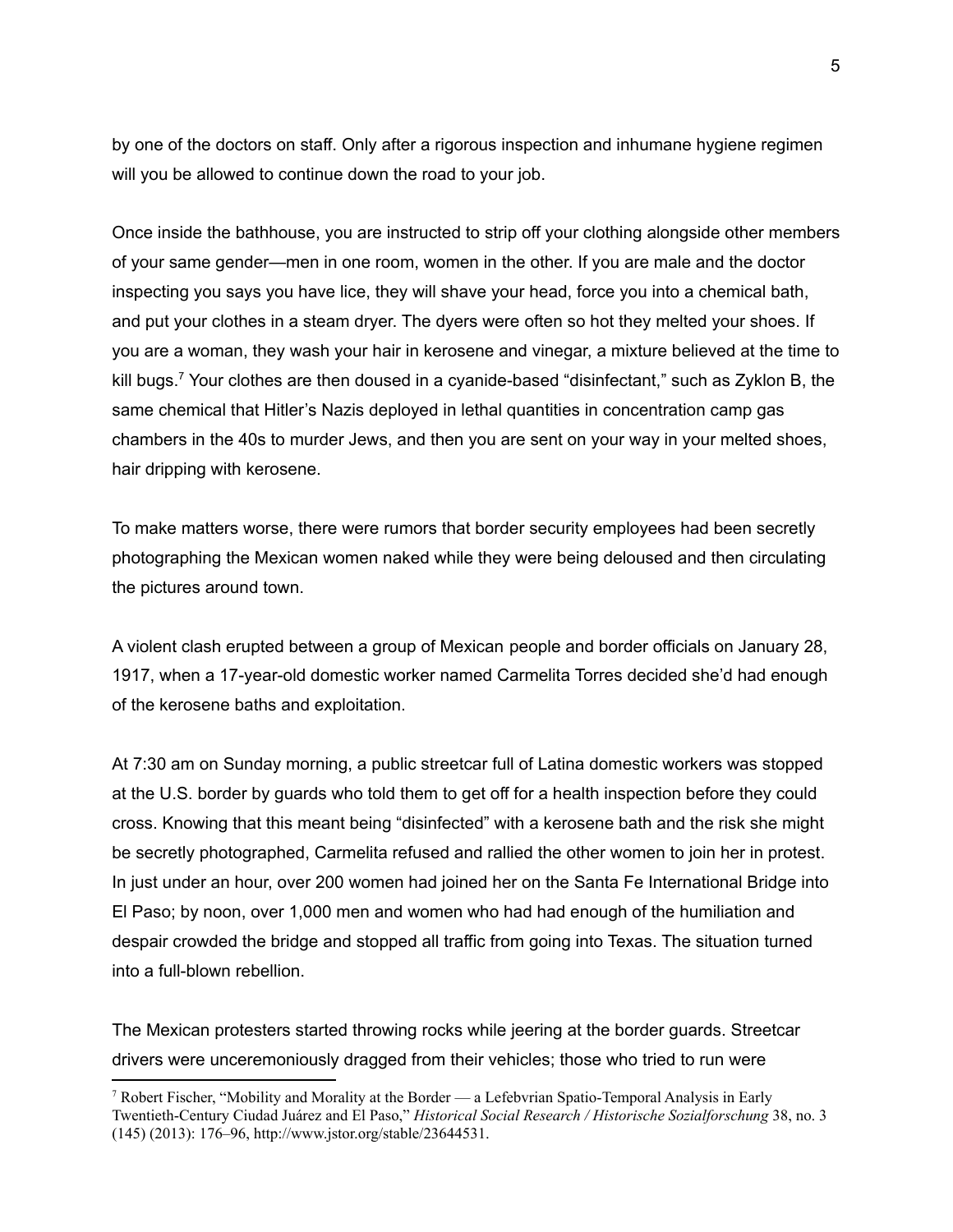pummeled in the streets or thrown over the bridge into the Rio Grande River. When troops were dispatched to break up the protestors, people on the ground responded by grabbing the bridals of the horses and pulling the soldiers from their saddles.

The unrest lasted for two days and the crowds eventually dispersed on their own.

# **Immigration Acts**

As tensions kicked up along the border, Congress was busy pushing through sweeping immigration reform. The Immigration Act of 1917 included a provision that U.S. presidents had been vetoing for decades: literacy tests.

As early as the 1880s, nativists like the Know Nothings had proposed requiring immigrants to prove they knew how to read before they could gain entry into the country. They saw this as a way to keep out undesirables, or anyone who wasn't white or who was poor. U.S. presidents like Grover Cleveland and William Howard Taft consistently vetoed immigration bills that included literacy tests because most people agreed the practice was discriminatory.<sup>8</sup> Woodrow Wilson again vetoed an immigration bill in late 1916 that included such a provision, but by that time, there were enough proponents of the measure that Congress was able to override his veto. The Immigration Act of 1917 was officially passed on February 5, 1917.

Who did this affect, and why are we talking about this in our episode about Latinx discrimination? Well, though the Immigration Act of 1917 specifically reinforced elements of the Chinese Exclusion Act and excluded immigrants from Asian countries, the literacy tests it imposed coupled with the increased Head Tax, i.e. you had to pay a fee to Customs to actually get into the country if you were a foreigner, directly impacted poor Mexicans and other Latinx people who spoke mostly Spanish.<sup>9</sup> It expanded the list of "undesirables" not allowed in the country to include them and helped bolster racist nativist sentiment throughout the country.

The 1917 act was followed up by the 1921 Emergency Quota Act, which limited the number of each foreign nationality allowed to enter to 3-percent of the overall total U.S. population. After that, the Immigration Act of 1924 reduced the quotas to 2-percent for each nationality, plus it

<sup>8</sup> https://immigrationhistory.org/item/1917-barred-zone-act/

<sup>&</sup>lt;sup>9</sup> "Major US Immigration Laws, 1790-Present," migrationpolicy.org, 2019,

<https://www.migrationpolicy.org/sites/default/files/publications/CIR-1790Timeline.pdf>.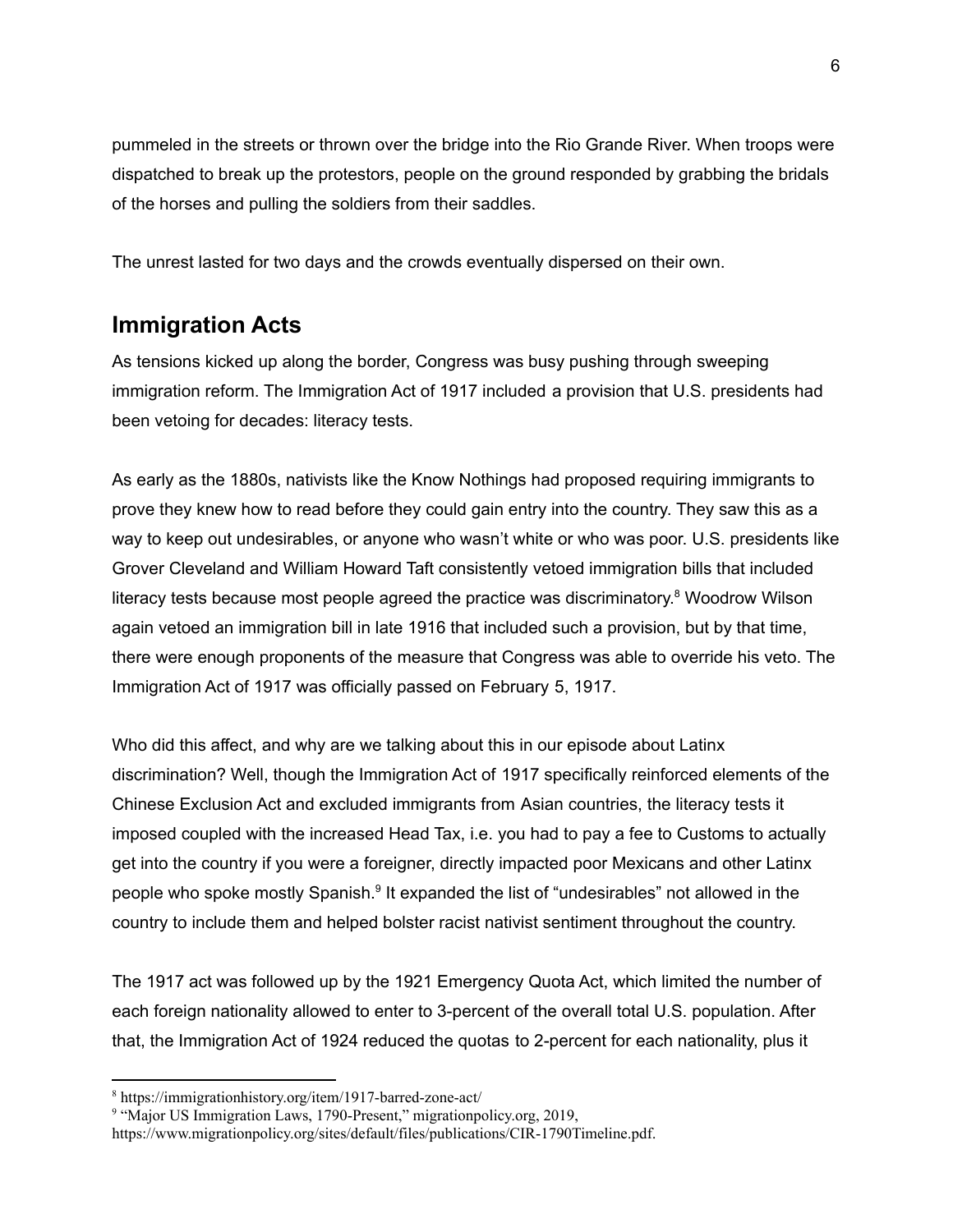established the Customs and Border Control Agency, which took over governance of immigration along the Mexican and Canadian borders.

## **Standing Up to the Texas Rangers**

Racist and extreme hygiene regimens and literacy tests were not the only injustices inflicted upon people of Mexican descent on this side of the border in the early 1900s. As the Mexican Revolution raged between 1910 and 1920, and various rebel groups led by leaders like Pancho Villa and Emiliano Zapata attempted to take control of Mexico, thousands of refugees fled the war-torn countryside and made their way north into the United States. As this happened, bands of Mexican raiders also began crossing into the United States and attacking border towns, pilfering food and supplies, and then escaping back across the border.

Beginning in 1910, most of these border towns were garrisoned with U.S. soldiers to protect white landowners from the offshoots of revolutionary violence. Conflicts between Mexican revolutionaries and the Army during the next decade would become known as the Mexican Border War. In Texas, the famous police force known as the Texas Rangers, who by then had been in existence for almost 100 years, was expanded and deployed to protect the interests of white Texans. New agents known as "Loyalty Rangers," were sworn in to sniff out any hint of disloyalty within their communities, and their addition increased the regular border force from 150 men to over 800. 10

Tensions were exacerbated when a plot known as the San Diego Plan was discovered by officials in 1915. The document, discovered inside a jail cell in San Diego, Texas detailed an elaborate series of actions designed to help Mexican rebels take back territories in Texas, California, Arizona, and New Mexico. According to the plan, rebels would supposedly kill all white American men over the age of 16, sparing only the women, children, and elderly, and make the lands a haven for Mexicans, native tribes, and Black people.<sup>11</sup> The author of the plan is unknown, as is the scope of who was involved, but the discovery of the document was all the ammunition white supremacists at the time needed to whip the American public into a frenzy. What followed was some of the worst racial violence in the region's history.

<sup>&</sup>lt;sup>10</sup> "The Texas Rangers and World War I," Texas Ranger Hall of Fame and Museum, n.d.,

[https://www.texasranger.org/texas-ranger-museum/history/general-texas-ranger-history/the-texas-rangers-and-world](https://www.texasranger.org/texas-ranger-museum/history/general-texas-ranger-history/the-texas-rangers-and-world-war-i/)[war-i/.](https://www.texasranger.org/texas-ranger-museum/history/general-texas-ranger-history/the-texas-rangers-and-world-war-i/)

<sup>&</sup>lt;sup>11</sup> "The History of Racial Violence on the Mexico-Texas Border," Refusing to Forget, February 15, 2018, <https://refusingtoforget.org/the-history/#>.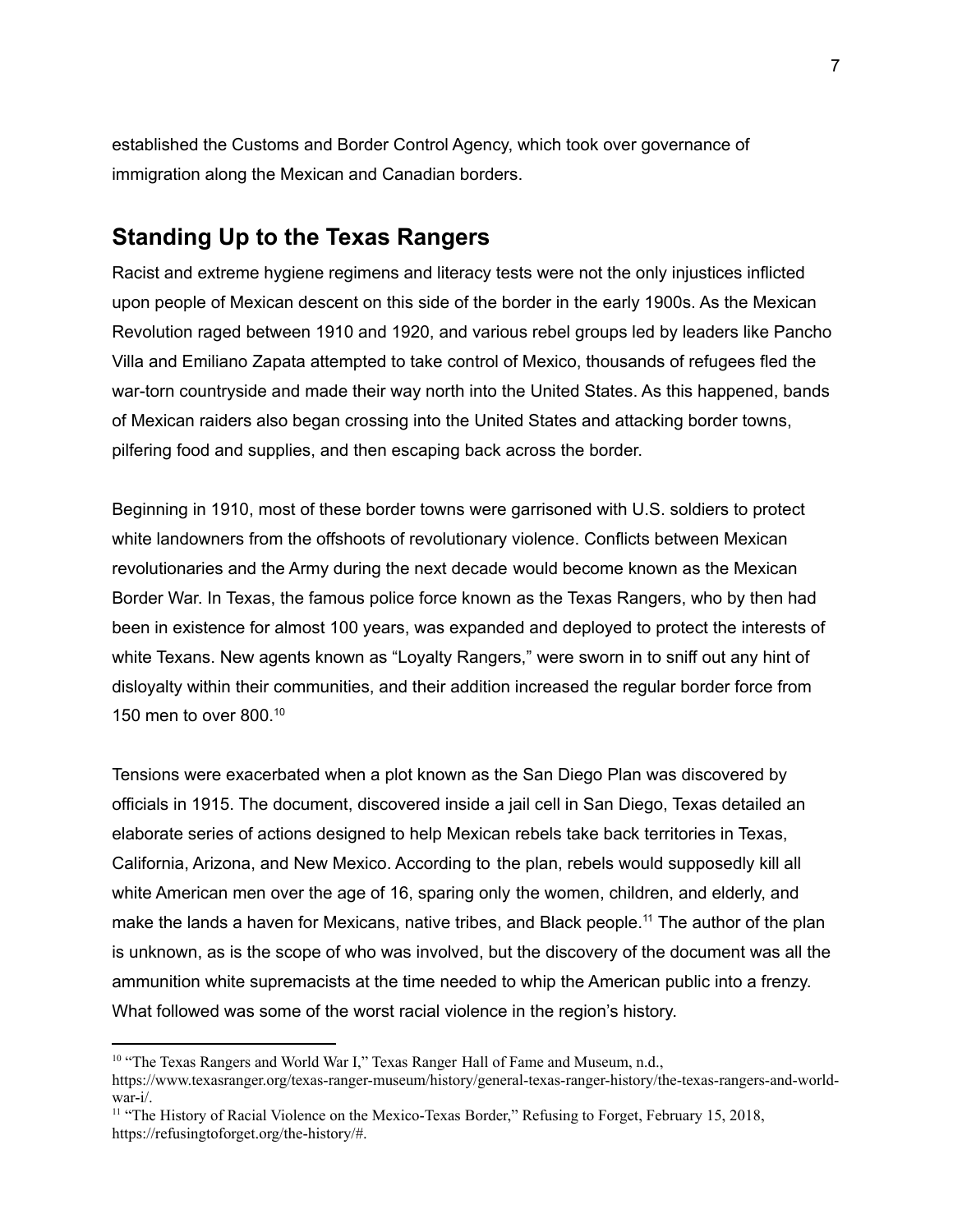Lynchings and mob violence became rampant. It's estimated that the number of people of Mexican descent who were lynched along the border during the decade of 1910 to 1920 is anywhere from 200 to several thousand. According to the organization RefusingToForget.org, "Extralegal executions became so common that a San Antonio [Texas] reporter observed that 'finding of dead bodies of Mexicans, suspected for various reasons of being connected with the troubles, has reached a point where it creates little or no interest.""<sup>12</sup>

Who perpetrated this violence? Local law enforcement and white vigilantes, but the real boogie men of the era, especially in the Rio Grande Valley, were the government-sanctioned Texas Rangers. In fact, the conduct of the Texas Rangers toward Mexicans and other minorities during this period was so suspect that it prompted a state investigation into the entire force in 1919.<sup>13</sup>

Texas State Representative José Tomás Canales, the only Mexican-American serving in state government at the time, launched the investigations on the charges that certain Texas Rangers had threatened the life of a Mexican-American constable, ordered the deaths of numerous Mexican men, tortured men in order to obtain confessions, and murdered suspects while in their custody rather than turning them over to the court system. During the two-week hearing, a joint committee of the Texas State Senate and the House of Representatives interviewed 80 witnesses and produced over 1,000 pages of transcript.

The interviewees ranged from cattle farmers to ranch hands to Army Colonels; their testimony varied between steadfast love for and loyalty to the Texas Rangers and stating that it was common knowledge that the Rangers harassed, beat, and murdered people believed to be Mexicans.<sup>14</sup>

During the investigation, Rep. Canales was repeatedly harassed and threatened for bringing charges against the Rangers. A very famous Texas Ranger, Frank Hamer, who is known best for taking down outlaws Bonnie and Clyde during the Great Depression, reportedly stalked Canales and his family, eventually prompting Canales to introduce a bill to overhaul the Texas Rangers completely. In spite of the shocking testimony heard at the hearing and Hamer's

 $14$  Ibid.

 $12$  Ibid.

<sup>&</sup>lt;sup>13</sup> "Online Collections | Texas Digital Archive- 1919 Canales Investigation," tsl.access.preservica.com, n.d., <https://tsl.access.preservica.com/tda/other-online-collections/>.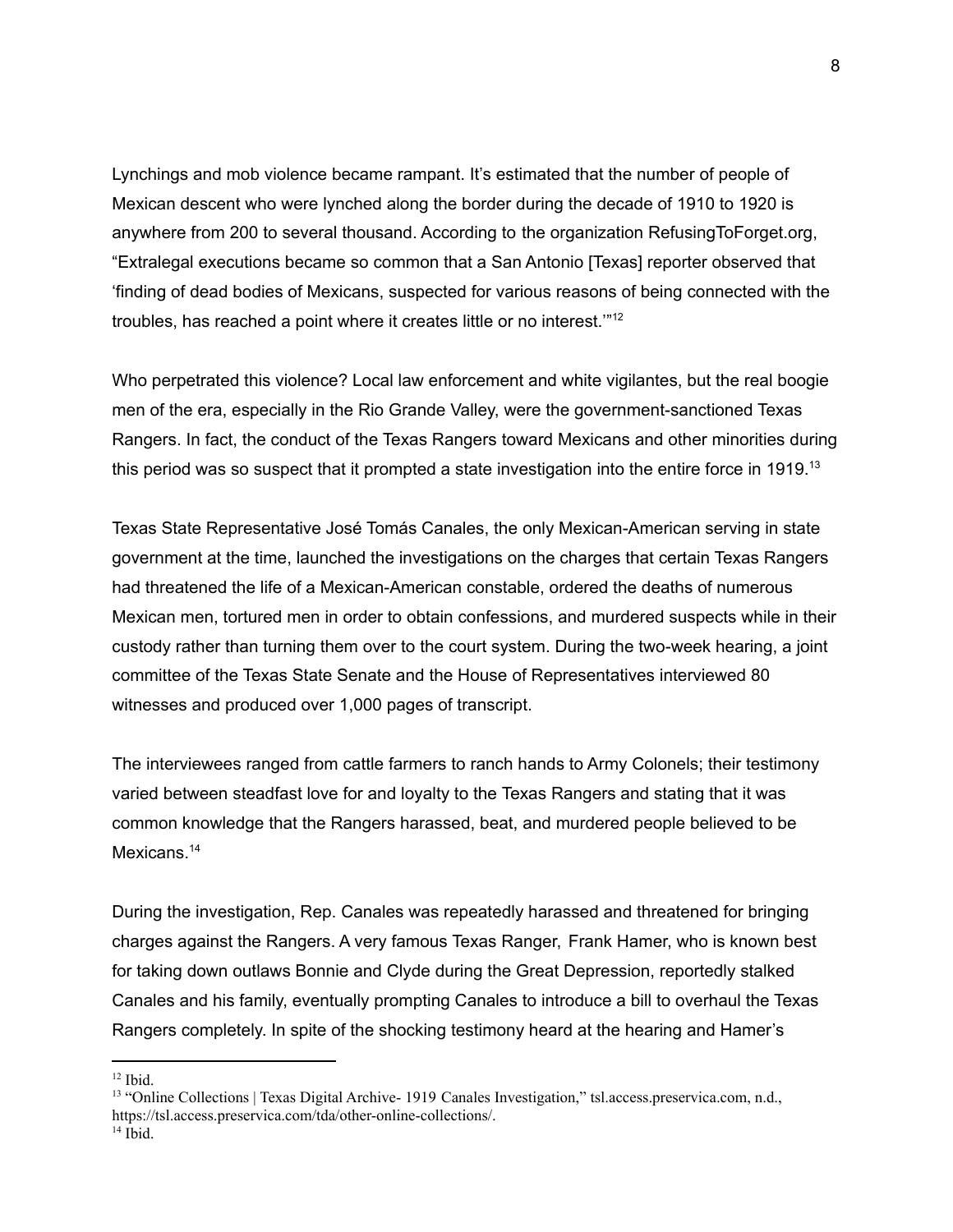behavior toward Canales, Canales's bill failed, and the investigation was closed with the Texas Rangers being exonerated of any and all misconduct.<sup>15</sup> Frank Hamer was made to apologize to Canales for harassing him but remained in good standing on the force. 16

Despite the failure of the bill, there were some reforms that came about because of Canales' bravery. He saw the end of the "Loyalty Rangers," and there were more stringent qualifications put in place for future Ranger candidates. In general, there was a greater air of accountability within the fighting force...for whatever that is worth.

## **Zoot Suit Riots**

The aftermath of the Mexican Revolution from 1910 to 1920 resulted in political instability; many who had survived the decade-long revolution migrated north into the United States. They wanted peace. They wanted opportunity. They wanted a bloodless future for their children. Unfortunately, these Mexican immigrants intent on accepting America as a new home were not met with a warm welcome.

By the 1940s, the Latinx population in Los Angeles was pushing 250,000. Tensions between Mexican-Americans and whites in L.A. had been simmering for nearly a decade by the time the Zoot Suit Riots erupted from June 3rd to June 8th in 1943.

"Zoot Suits" became popular among younger generations of Latinx Americans enamored with jazz music and dance halls in the 1930s. They called themselves "Pachucos," and they fought against their Latin culture's forced assimilation into white America. Their stylish dress suit, inspired by Black jazz singers of the time, consisted of an oversized jacket that went down to the wearer's knees, baggy pants, and dress boots. Over time, the suits became associated almost exclusively with Black and Latino men, and unsurprisingly, a racist stereotype of criminality was pinned to their lapels. Zoot Suits became a symbol of juvenile delinquency, and wearers were harassed in the streets.<sup>17</sup>

<sup>&</sup>lt;sup>15</sup> "1919 Canales Investigation," Texas Ranger Hall of Fame and Museum, accessed July 14, 2021,

<https://www.texasranger.org/texas-ranger-museum/researching-rangers/1919-canales-investigation/>.

<sup>&</sup>lt;sup>16</sup> Monica Martinez, "Perspective | How 'the Highwaymen' Whitewashes Frank Hamer and the Texas Rangers," *Washington Post*, 2019,

<sup>&</sup>lt;sup>17</sup> Marisa Gerber, "Zoot Suit Riots: After 75 Years, L.A. Looks Back on a Violent Summer," latimes.com (Los Angeles Times, June 4, 2018), [https://www.washingtonpost.com/outlook/2019/03/31/how-highwaymen-whitewashes-frank-hamer-texas-rangers/.](https://www.washingtonpost.com/outlook/2019/03/31/how-highwaymen-whitewashes-frank-hamer-texas-rangers/)

<https://www.latimes.com/local/lanow/la-me-ln-zoot-suit-riots-anniversary-20180604-story.html>.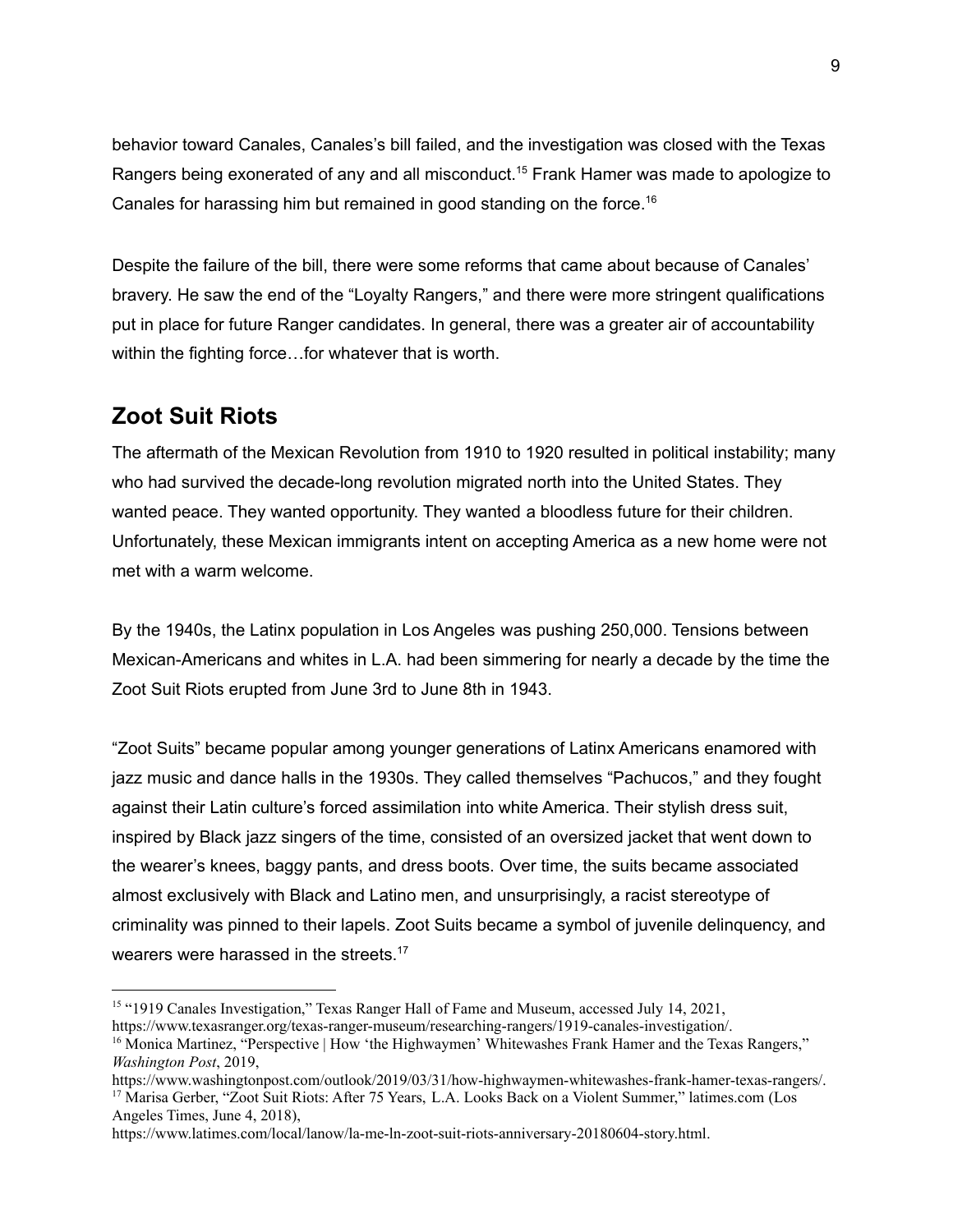The actual cataclysmic event that ignited the Zoot Suit Riots is still hotly debated. Some say the murder of a Latino youth named José Diaz, often called the Sleepy Lagoon Murder, during which the young man was found unconscious on a sidewalk after a fight at a party and later died, was a precursor to the riots. However, the murder occurred a full year before the riots, and the trial that convicted 17 Mexican-American boys for the murder ended in January 1943.

Others argue the five days of violent clashes were the result of an incident that occurred on May 31, 1943. As the story goes, a group of twelve U.S. servicemen were walking down a street in Los Angeles when they spotted a group of Latina women. Eleven from the group crossed the street to talk to them, while another, Seaman Joe Darcy Coleman, continued down the sidewalk alone. He walked past a group of young Mexican-American men (presumably) wearing Zoot Suits. A comment was made, a punch was thrown, and Coleman ended up in the hospital. The sailors claimed the zooters started the fight, and the pachucos said the soldiers instigated it.

The reality is that a multitude of conflicts paved the way to the Zoot Suit Riots; in fact, there were several other incidents of servicemen traveling in packs to hunt down Zoot suiters in the months leading up to this; some estimates put the clashes between U.S. military personnel and young Latinx civilians at once a week. 18

The difference between these previous incidents and the full-blown Zoot Suit Riots was the length of time this unrest continued for, as well as the incredible nationwide press coverage that was clearly in favor of the servicemen hunting down brown-skinned kids and young men.

On June 3rd, 50 sailors left the Los Angeles Naval Reserve Center with revenge on their minds.<sup>19</sup> They took a blitz of taxi cabs into downtown, and every time they saw a Latino in a zoot suit, they leapt from their cars, beat the wearer to a bloody pulp and stripped him naked in the streets. Soon, hundreds of servicemen were trolling the streets looking for Latinos to beat up. Some of the brutalized pachucos were as young as 12 years old.

<sup>&</sup>lt;sup>18</sup> "Zoot Suit Riots Timeline | American Experience | PBS," www.pbs.org, n.d., [https://www.pbs.org/wgbh/americanexperience/features/zoot-suit-riots-timeline/.](https://www.pbs.org/wgbh/americanexperience/features/zoot-suit-riots-timeline/)

<sup>&</sup>lt;sup>19</sup> History.com Editors, "Zoot Suit Riots," HISTORY, August 21, 2018, [https://www.history.com/topics/world-war-ii/zoot-suit-riots.](https://www.history.com/topics/world-war-ii/zoot-suit-riots)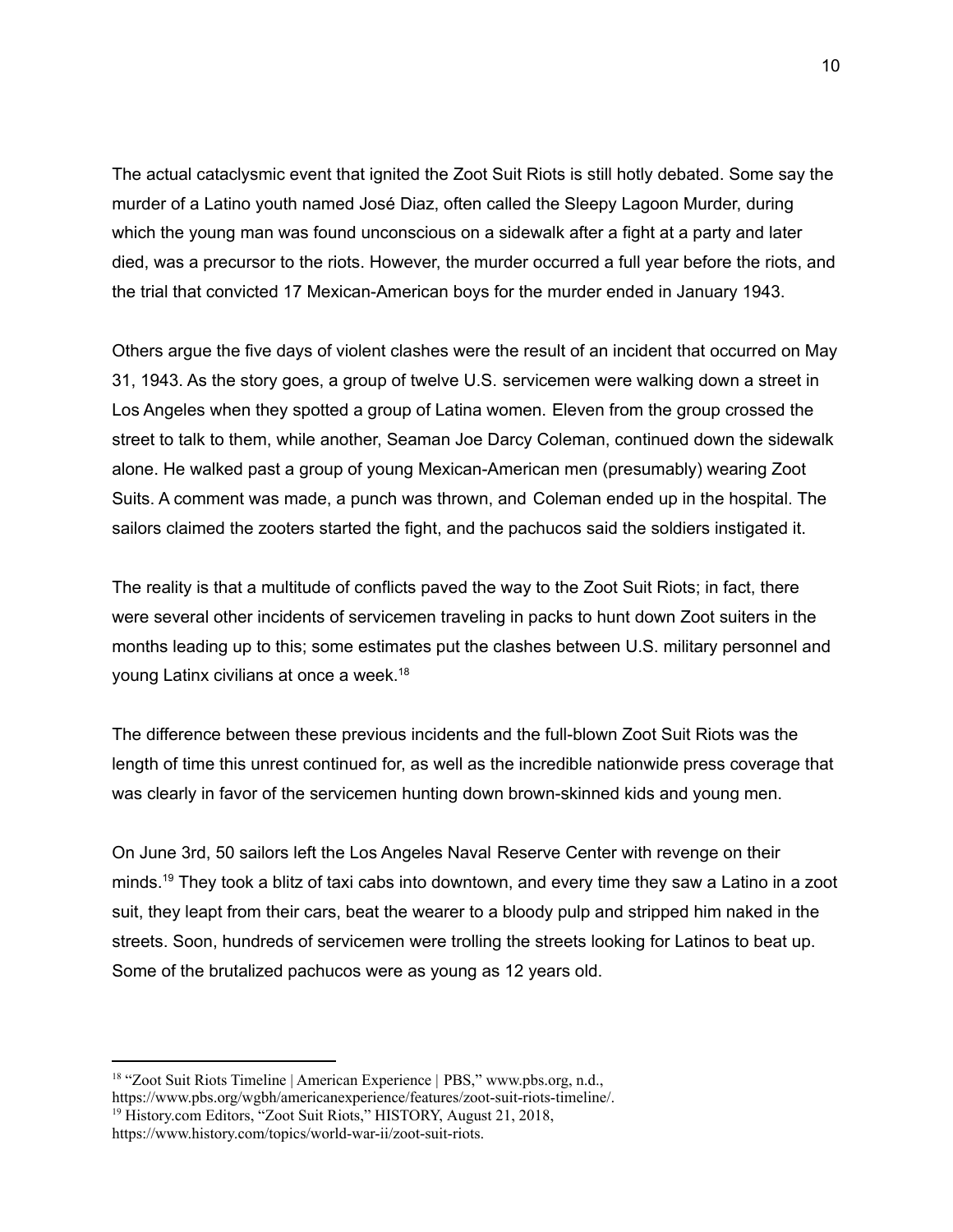Military commanders eventually barred servicemen from entering certain areas in Los Angeles where violence was the worst, but only after several nights of fighting. Hundreds of people were arrested. It was bloody chaos, but the papers played a very one-sided blame game. Most of the newspaper headlines during the riots touted that servicemen were simply taking revenge against the so-called violent zoot suiters. One *L.A. Times* headline on June 7, 1943, read: "ZOOT SUITERS LEARN LESSON IN FIGHTS WITH SERVICEMEN." 20

What did the police have to say about this rash of violence against the Latinx population? Well, according to newspapers like the *Wisconsin State Journal*, police at the time said the servicemen were just "raising a little hell."<sup>21</sup>

The fighting calmed down after the 9th of June, and serious questions were publicly raised about the racial motivations behind the attacks. On June 10, Mayor Bowron of Los Angeles issued a statement saying that there was no racial discrimination involved in the zoot-suit-gang riots.

"I informed the State Department that assurances could be given to the Mexican Embassy that the occurrences in this city are not in any manner directed at Mexican citizens or even against persons of Mexican descent. There is no question of racial discrimination involved." 22

Right. Just cleaning up the "undesirables" again, I suppose.

## **The Bracero Program and "Operation Wetback"**

As tensions between middle-class whites, police, and Latinx youth reached a boiling point in Los Angeles, the United States government was looking for a solution to a possible labor shortage brought on by our entrance into World War 2 in 1941. As American men were drafted into the Army and sent to Europe and the Pacific, women and people of color stepped up to fill factory jobs, but what about infrastructure jobs that required hard manual labor? World War 2 was a time of progress for women in the workforce, but putting a woman on the side of the road with a

<sup>&</sup>lt;sup>20</sup> "Wisconsin State Journal at Newspapers.com," Newspapers.com, June 8, 1943,

 $21$  Ibid. <https://www.newspapers.com/image/396766754/?terms=Zoot%20Suit%20Riots&match=1>.

 $22$  "10 Jun 1943, 2 - the Los Angeles Times at Newspapers.com," Newspapers.com, June 10, 1943, <https://www.newspapers.com/image/380743346/?terms=Zoot%20Suit%20Riots&match=1>.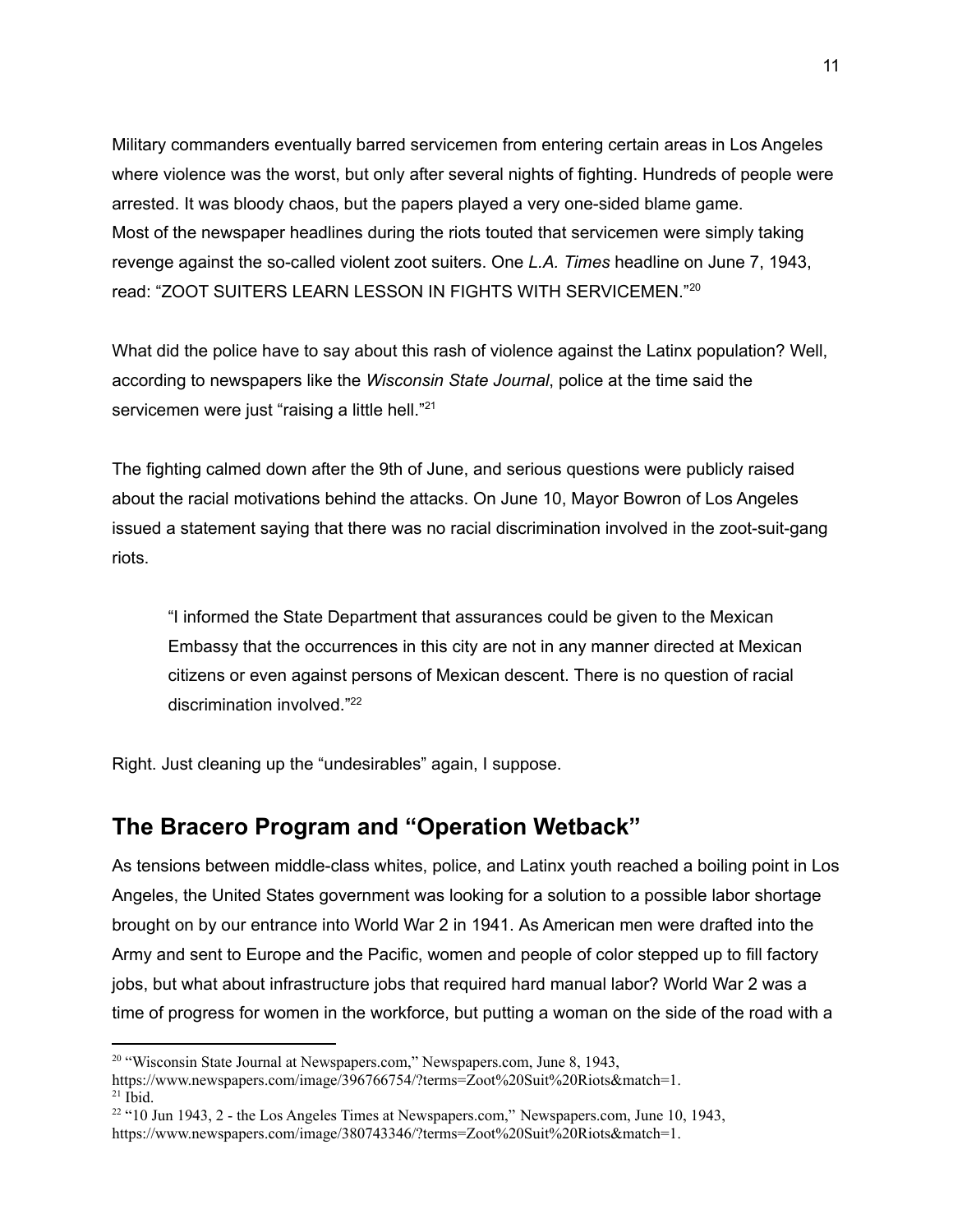pickaxe in hand was going a little far. Rosie the Riveter was one thing—Rosie the Railroad Worker was quite another.

The United States' solution was something called the Bracero Program, an agreement between the American and Mexican Governments to supply able-bodied Mexican men under short-term labor contracts to come and work in the United States. During its 22-year run, over 4.6 million labor contracts were signed under the Bracero Program.<sup>23</sup>

On the surface, the program looked progressive. The official plan promised good housing, affordable quality meals, fair wages, and transportation back to Mexico when their contract ran out. But in practice, employers exploited their Mexican laborers by providing substandard housing, starvation wages, and rancid food while reaping the financial rewards of a cheap labor force.

In addition to over-promising and underdelivering on their working conditions, the Bracero program mandated intensive physical inspections akin to the border hygiene practices happening in border towns like El Paso. Mexican men applying to the Bracero program were subjected to not one but two physical examinations that included chest x-rays, invasive tests for sexually transmitted diseases, psychological evaluations, and of course, a toxic chemical bath.<sup>24</sup> Many of the Braceros were processed in facilities around El Paso, Texas and transported across the border in railway cars used for cattle. Once there, they would be stripped, hosed down, and deloused.

While importing these temporary migrant workers, the United States was also deporting millions of people back to Mexico with the federal deportation initiative officially called (no joke) "Operation Wetback." After President Dwight D. Eisenhower's Attorney General, Herbert Brownell, Jr., visited Southern California in 1953, he made it his mission to deport all undocumented workers, many of whom were being transported into the United States by employers looking to pay cheap laborers under the table. The Mexican government was also leaning on the U.S. to stem the flow of people leaving their country.<sup>25</sup>

<sup>&</sup>lt;sup>23</sup> "Bracero History Archive | About," Braceroarchive.org, 2019, [http://braceroarchive.org/about.](http://braceroarchive.org/about)

 $24$  Ibid.

<sup>&</sup>lt;sup>25</sup> "Depression, War, and Civil Rights | US House of Representatives: History, Art & Archives," @USHouseHistory, 2012,

[https://history.house.gov/Exhibitions-and-Publications/HAIC/Historical-Essays/Separate-Interests/Depression-War-](https://history.house.gov/Exhibitions-and-Publications/HAIC/Historical-Essays/Separate-Interests/Depression-War-Civil-Rights/)[Civil-Rights/](https://history.house.gov/Exhibitions-and-Publications/HAIC/Historical-Essays/Separate-Interests/Depression-War-Civil-Rights/).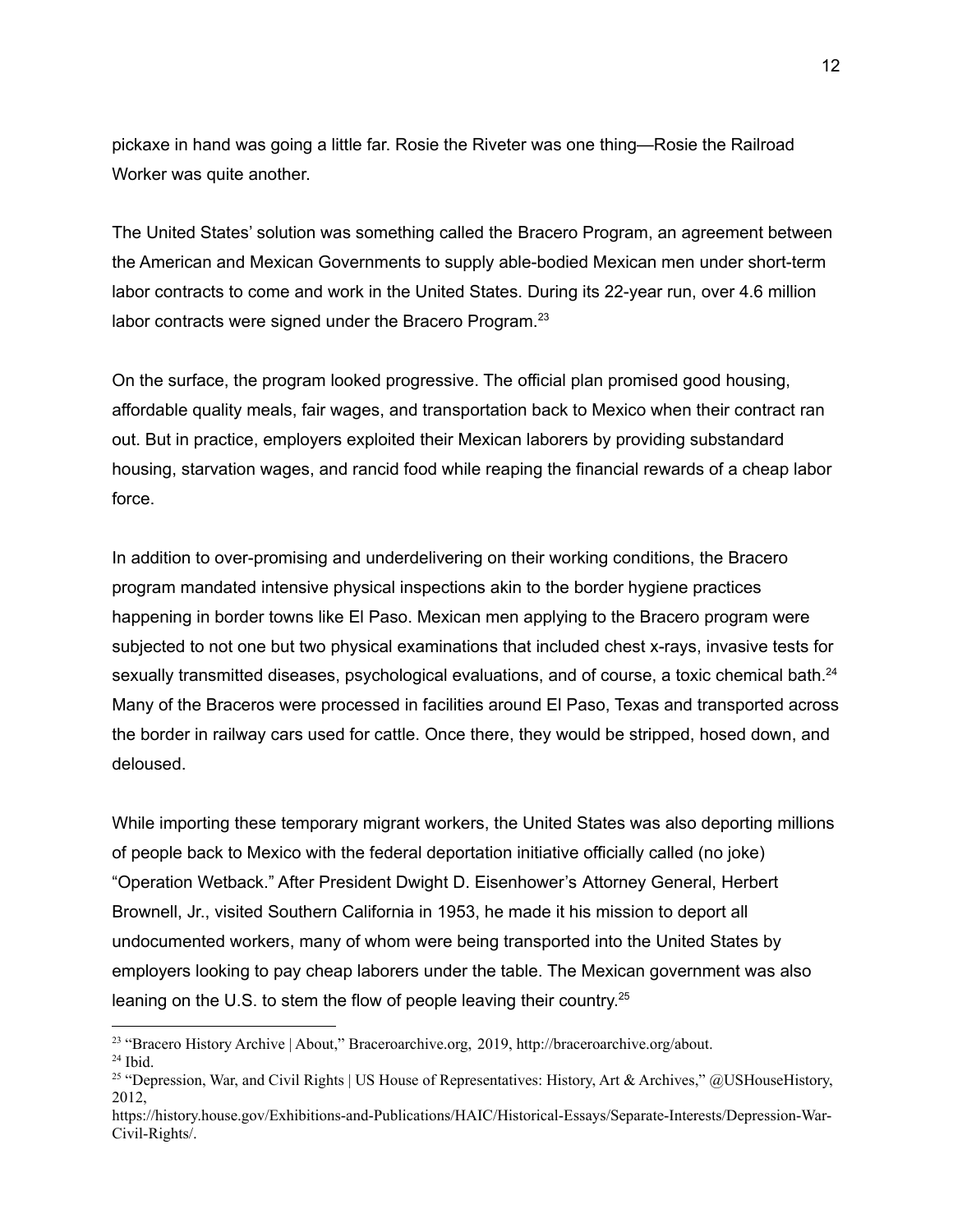The Eisenhower administration launched Operation Wetback in 1954. Upon the initiative's inception, many undocumented workers went back to Mexico on their own, largely in part due to effective media campaigns overestimating the might of the Border Patrol and terrorizing Mexicans in the process. In Texas, 63,000 people were repatriated to Mexico without Immigration and Naturalization Service (or INS) involvement. The INS even touted that their Operation Wetback initiative was so effective, they were able to deport upwards of 1.1 million people, while substituting Bracero laborers in any vacated jobs for employers who had lost workers because of the initiative. 26

This initiative received a lot of support, especially from the Mexican government, which was losing its valuable labor force across the border at a rapid pace, and to U.S. labor groups who claimed undocumented laborers were driving wages down and decreasing the standard of living for naturalized citizens.

Illegal immigration didn't cease to be a thorn in the side of the American Government, however. After the cancellation of the Bracero program in 1964, Latinx people desperate for higher-paying work and better living conditions again began coming across the border in greater numbers than ever before. American politicians have been unable to find a solution ever since, though there have been many efforts to punish these immigrants as a deterrent to undocumented migration.

# **Proposition 187**

In 1994, in the face of an economic downturn, California legislators and Republican activists were looking for a scapegoat.

Who better to blame for economic hardship than undocumented workers? Republicans, who were exceedingly popular in the state at the time, soon started a campaign for Proposition 187, a measure that would bar all undocumented residents from using state-sponsored programs. This included public health clinics, public schools, and welfare programs. The law also required public servants to report people's immigration status to the state's Attorney General's office. That included teachers and doctors.

 $26$  Ibid.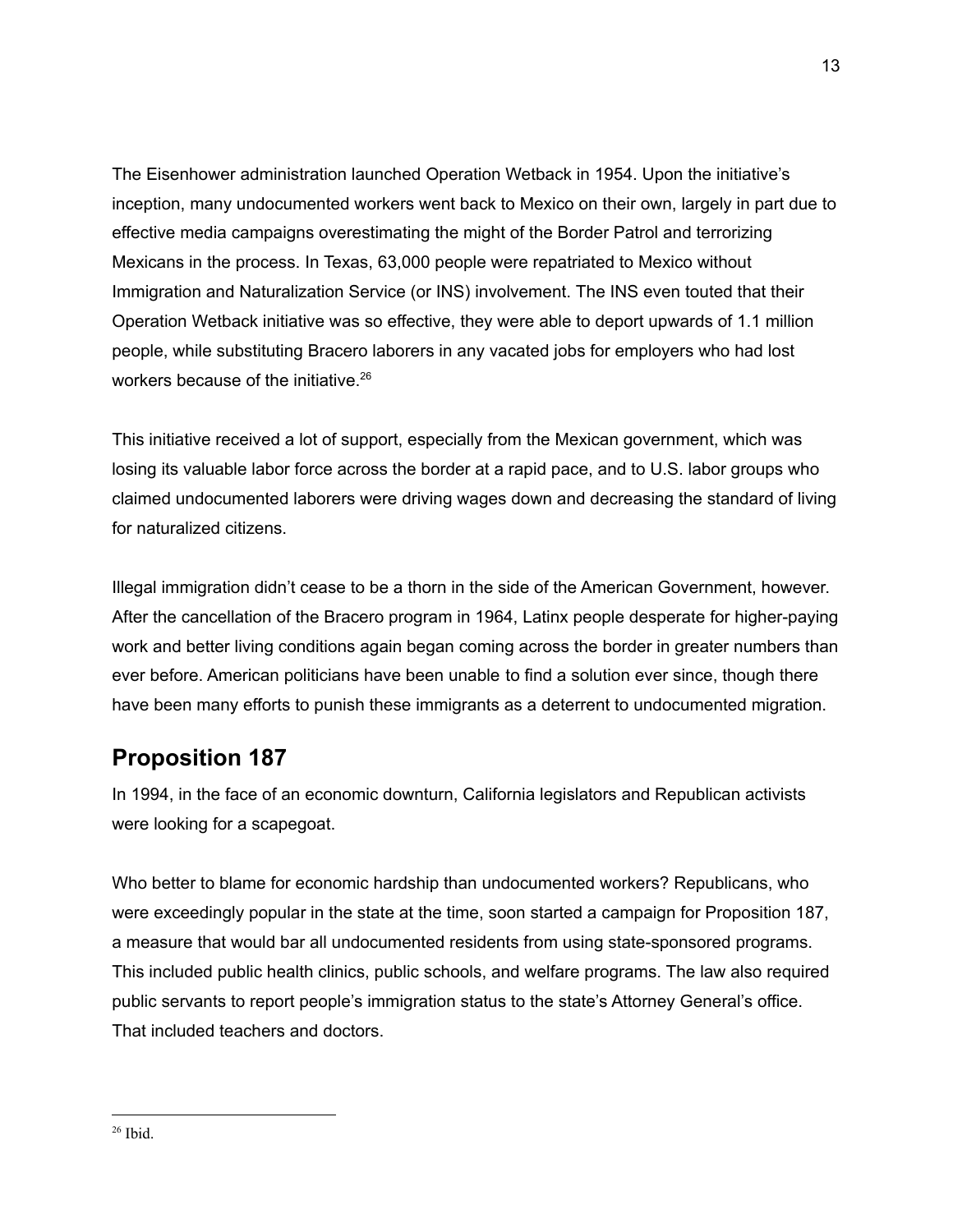Support for Proposition 187 received 59-percent of the vote, but the day after it was approved, civil rights groups like the American Civil Liberties Union and the Mexican American Legal Defense and Education Fund hurled lawsuits at it to keep it from taking effect. After three years of legal limbo, Proposition 187 was stalled by a federal judge who ruled it unconstitutional and issued an injunction. To this day, the case against it has never officially been dismissed and is instead under a permanent federal injunction. 27

The introduction of Proposition 187 proved to be detrimental to the Republican Party in California. The state's large number of Latinx and Asian voters were neither reliably Republican nor Democratic, but their allegiance turned blue after Proposition 187 was introduced. California is largely considered a Democratic stronghold now, and that's partly thanks to opposition for Proposition 187.

## **Conclusion**

Illegal immigration and the situation at the United States-Mexican border has remained the subject of heated political debate for decades. Once again, the United States' southern border became a point of national interest during Donald Trump's 2016 Presidential campaign.

Trump's promises around immigration extended well past a physical border wall. He promised to remove millions of "criminal" immigrants, who were in the country both illegally and legally,<sup>28</sup> as well as removing protections for over 740,000 Latinx immigrants and their U.S.-born children. DACA, or Deferred Action for Childhood Arrivals, is an Obama-era policy that has allowed some individuals who were unlawfully brought into the U.S. as children to receive a renewable two-year period of deferred action from deportation and become eligible for a work permit.<sup>29</sup> Trump attempted to end DACA, but the Supreme Court ruled the move unlawful in 2017. However, on July 16, 2021, U.S. District Judge Andrew Hanen ruled in favor of Texas and eight other conservative states that had sued to halt the DACA program. Those who are already

<sup>27</sup> "California Proposition 187, Prohibit Undocumented Immigrants from Using Public Healthcare, Schools, and Social Services Initiative (1994)," ballotpedia.org, n.d.,

[https://ballotpedia.org/California\\_Proposition\\_187,\\_Prohibit\\_Undocumented\\_Immigrants\\_from\\_Using\\_Public\\_Heal](https://ballotpedia.org/California_Proposition_187,_Prohibit_Undocumented_Immigrants_from_Using_Public_Healthcare,_Schools,_and_Social_Services_Initiative_(1994)) thcare, Schools, and Social Services Initiative  $(1994)$ .

<sup>&</sup>lt;sup>28</sup> Hirschfeld Davis, J., & Preston, J. (2021). What Donald Trump's Vow to Deport Up to 3 Million Immigrants Would Mean (Published 2016). *The New York Times*.

<https://www.nytimes.com/2016/11/15/us/politics/donald-trump-deport-immigrants.html>

<sup>29</sup> Holpuch, A. (2016, November 11). *Immigrants fear Trump deportations: "This election changed my optimism."* The Guardian; The Guardian.

<https://www.theguardian.com/us-news/2016/nov/11/donald-trump-immigration-policy-deportations-build-wall>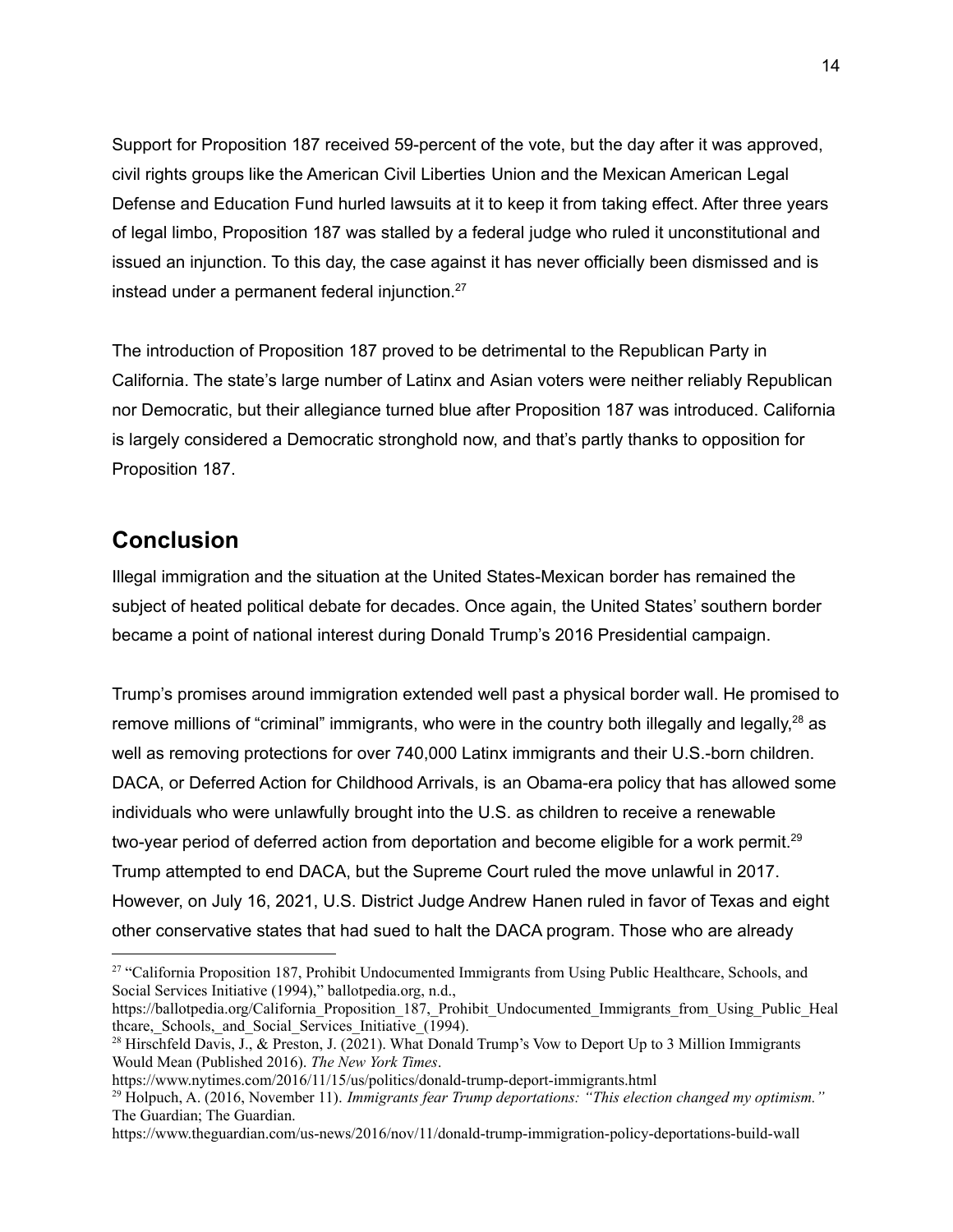enrolled won't lose protection, but the decision bars the processing of new applications. It also restricts President Joe Biden, who has been committed to protecting DACA, from keeping it or a similar program in place. Another federal judge in Texas had previously barred enforcement of Biden's 100-day stay on most deportations. This new ruling puts further pressure on Congress to act on needed immigration policy reform.<sup>30</sup>

Although he tried with great support from his Republican colleagues, Trump may not have delivered on all his promises during his time in office, but his administration certainly made some headway, the effects of which we're still seeing.

Following Trump's election, xenophobia, racism, and violence directed at Latinx people increased astronomically in the United States. The Center for the Study of Hate and Extremism at California State University, San Bernardino, found that in the two weeks following the 2016 election of Donald Trump, hate crimes targeting Latinx people increased by 176-percent over the previous year's daily average. And those are just the known incidents; many people polled said that they were too afraid to report incidents of violence against them for fear they or a loved one might be deported or targeted further.

In August 2019, a Walmart store in El Paso, Texas was the target of one such heinous hate crime. A 21-year-old white man named Patrick Crusius walked into the store with a rifle and started shooting shoppers. He had driven over eleven hours from his home near Dallas, Texas and had selected the store specifically because it was often used by people from the Mexican-American community. Less than 20 minutes before he walked into the building, he posted his manifesto on a popular white supremacist website. The document is a racist rant about a so-called "Hispanic invasion of Texas." The store was busy that day with families shopping for school supplies and a fundraiser for a youth soccer league. When the gunman walked back out of the Walmart, 20 people were dead, two more would die in the hospital, and a further 26 were left wounded.<sup>31</sup> Crusius turned himself in to Texas Rangers and confessed to the shooting immediately. In February 2020, he was charged with 22 counts of committing a hate crime resulting in death, 22 counts of use of a firearm to commit murder, 23 counts of a hate

<sup>&</sup>lt;sup>30</sup> Astrid Galvan, "Judge Orders End to DACA, Current Enrollees Safe for Now," AP NEWS, July 16, 2021, [https://www.google.com/url?q=https://apnews.com/article/joe-biden-immigration-f01fc0f485a8983b5f072e7af324c4](https://apnews.com/article/joe-biden-immigration-f01fc0f485a8983b5f072e7af324c43f) [3f&sa=D&source=editors&ust=1626479775800000&usg=AOvVaw2Tl9JSM8yr8zYdYVSL0xId](https://apnews.com/article/joe-biden-immigration-f01fc0f485a8983b5f072e7af324c43f).

<sup>31</sup> Romo, V. (2019, October 10). *El Paso Walmart Shooting Suspect Pleads Not Guilty*. NPR.org. <https://www.npr.org/2019/10/10/769013051/el-paso-walmart-shooting-suspect-pleads-not-guilty>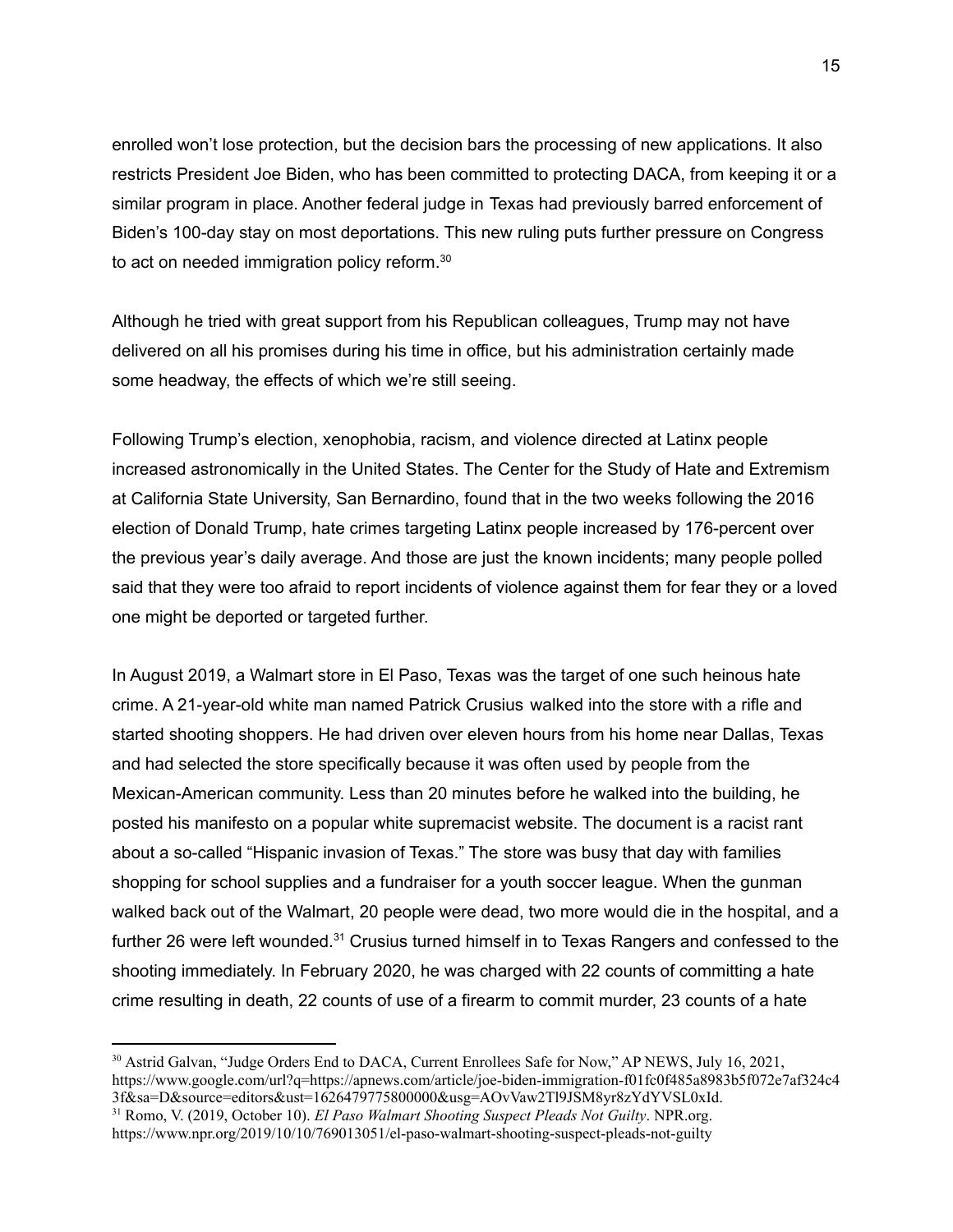crime involving an attempt to kill, and 23 counts of use of a firearm during a crime. At the time of this recording, prosecutors are seeking the death penalty. This attack is one of the deadliest anti-Latinx hate crimes to date.

Systemic discrimination against the Latinx community in the United States clearly continues today. Modern-day government-sanctioned border patrols often utilize violence and unethical practices against migrants— offenses that remain in a gray area under U.S. law, or so they would like us all to believe. By hiding behind the shield of the person's immigrant status, Border Patrol and Homeland Security agents appear to use the U.S. Constitution selectively, notably when denying the right to a trial and ignoring the protection from unreasonable search and seizure under U.S. law. Mass overcrowding at border detention facilities coupled with the lack of access to basic necessities poses a serious threat to many immigrants' health and safety. A recent American Civil Liberties Union article<sup>32</sup> details how detention centers run by U.S. Immigration and Customs Enforcement officials take advantage of those protesting the abhorrent conditions with hunger strikes. With little else to take away from detainees, protesters in these detainment prisons are often met with violence, like pepper spray, rubber bullets, solitary confinement without access to running water, and involuntary medical procedures.

## **Vigilante Tourism**

Sanctioned Border Patrols and other official/approved government agencies are not the only ones patrolling the southern border. Vigilante groups and white-supremacist militias also regularly go to some of the most sparsely protected areas along the border and run their own operations. Often, they are volunteers who pay their own way to hunt down Latinx people trying to cross over into the United States. A group called the Arizona Border Recon has claimed they are there to help the U.S. Border Patrol to stop smugglers bringing drugs into the country. Their mission (and the mission of groups like them) is to "do the job that the government should be doing and can't or won't." The former Trump administration emboldened anti-immigration supporters and racists alike, lifting to the fore many of these unsavory characters. Still, despite an increase in xenophobic and racist behavior and rhetoric, there has been pushback. Humanitarian and advocacy groups actively work to shed light on the violence that continues along the border, where immigrants and asylum seekers are unnecessarily detained and as

<sup>32</sup> Cho, E., & Naples-Mitchell, J. (2021, June 29). *ACLU News & Commentary- Cruelty and Coercion: How ICE Abuses Hunger Strikers*. American Civil Liberties Union.

<https://www.aclu.org/news/immigrants-rights/cruelty-and-coercion-how-ice-abuses-hunger-strikers/>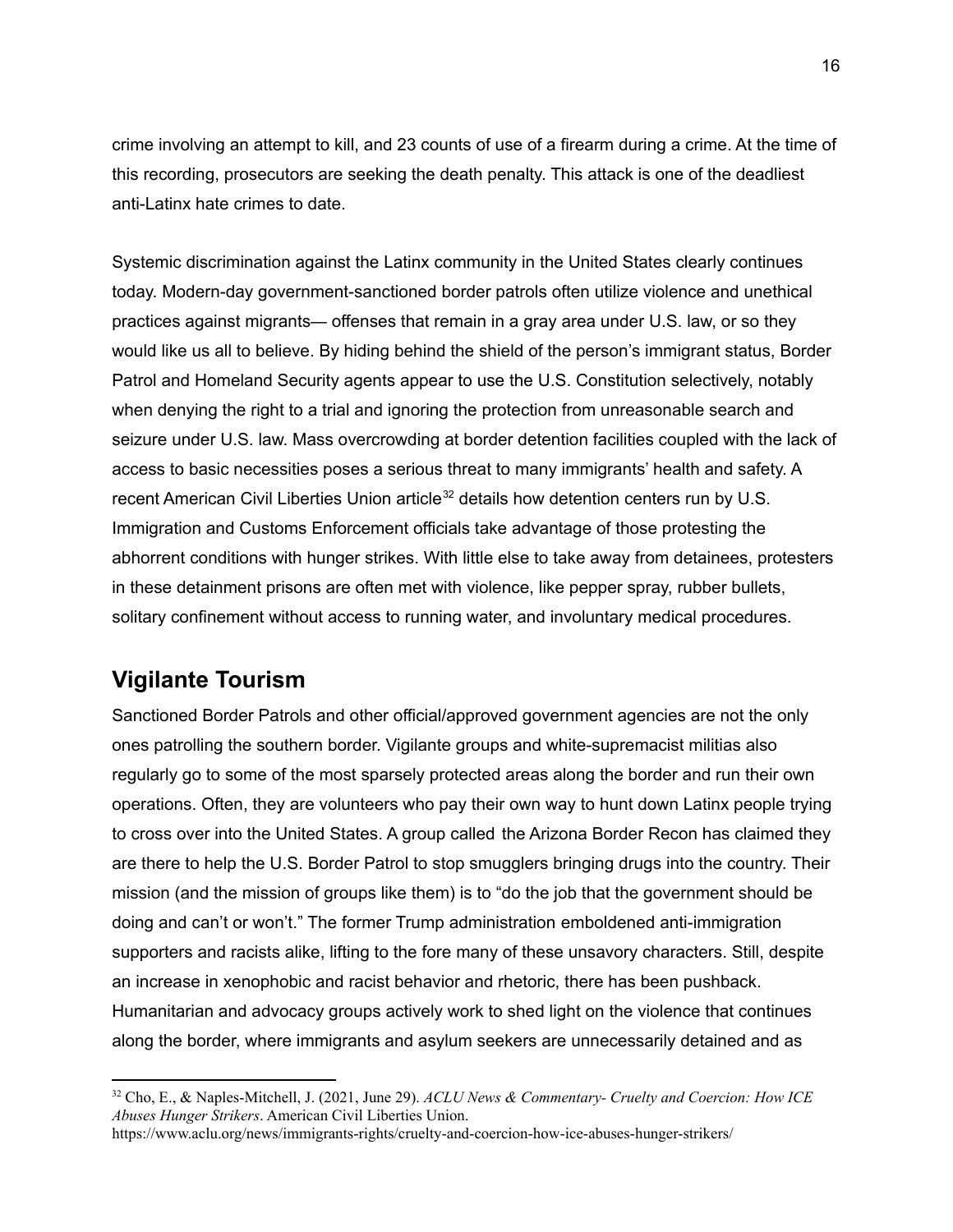thousands of children remain separated from their parents and families today.<sup>33</sup> As of June 8, 2021 the Biden administration had only reunited seven children (out of 2,127 *identified*) with their families, despite best intentions to try to fix some of the damage done during the Trump administration. 34

# **Good Samaritans**

Additionally, in sharp contrast to the vigilante and militia groups, "Good Samaritan" groups of regular citizens can sometimes be found offering water, food, clothing, and first aid to those in need. They provide support for asylum seekers and immigrants, including legal assistance and emergency shelter.

Sadly, there is little change at the border from a government perspective, even though there is support among registered voters for providing pathways to citizenship. In a June 2021 poll, 72-percent of respondents said they support the DREAM Act (the Development, Relief, and Education for Alien Minors Act), which would provide a pathway to citizenship and protection from deportation for Dreamers, or undocumented people who came to the country as children and have grown up in the U.S. Sixty-three percent of voters support not only a pathway to citizenship for Dreamers, but also for immigrants who work in essential industries, and Temporary Protected Status holders who face violence or natural disasters in their home countries. 35

So far, Congress and the current administration has made little progress with the real change needed, and there are so many lives that continue to be affected by current policies, including, but not limited to Title 42, a Trump-era policy still in effect which blocks asylum seekers from entering the country due to Covid-19. Since President Biden took office over 400,000 migrants and asylum seekers have been turned away as of the end of June 2021. $36$ 

<sup>33</sup> *US: 2,100 migrant children may still be separated from parents*. (2021, June 8). Aljazeera.com; Al Jazeera. <https://www.aljazeera.com/news/2021/6/8/us-2100-migrant-children-may-still-be-separated-from-parents>

<sup>34</sup> Soboroff, J. (2021, June 8). *More than 2,100 children separated at border "have not yet been reunified," Biden task force says*. NBC News; NBC News.

<sup>35</sup> *New Poll Shows Majority of Voters Support the Dream Act, Want Citizenship Legislation Included in Recovery Package*. (2021). American Civil Liberties Union. <https://www.nbcnews.com/politics/immigration/more-2-100-children-separated-border-have-not-yet-been-n1269918>

<sup>36</sup> Guardian staff reporter. (2021, June 22). *Migrants turned away at border under Biden face shocking abuse in Mexico*. The Guardian; The Guardian. <https://www.aclu.org/press-releases/new-poll-shows-majority-voters-support-dream-act-want-citizenship-legislation>

<https://www.theguardian.com/us-news/2021/jun/22/migrants-mexico-us-title-42-human-rights-report>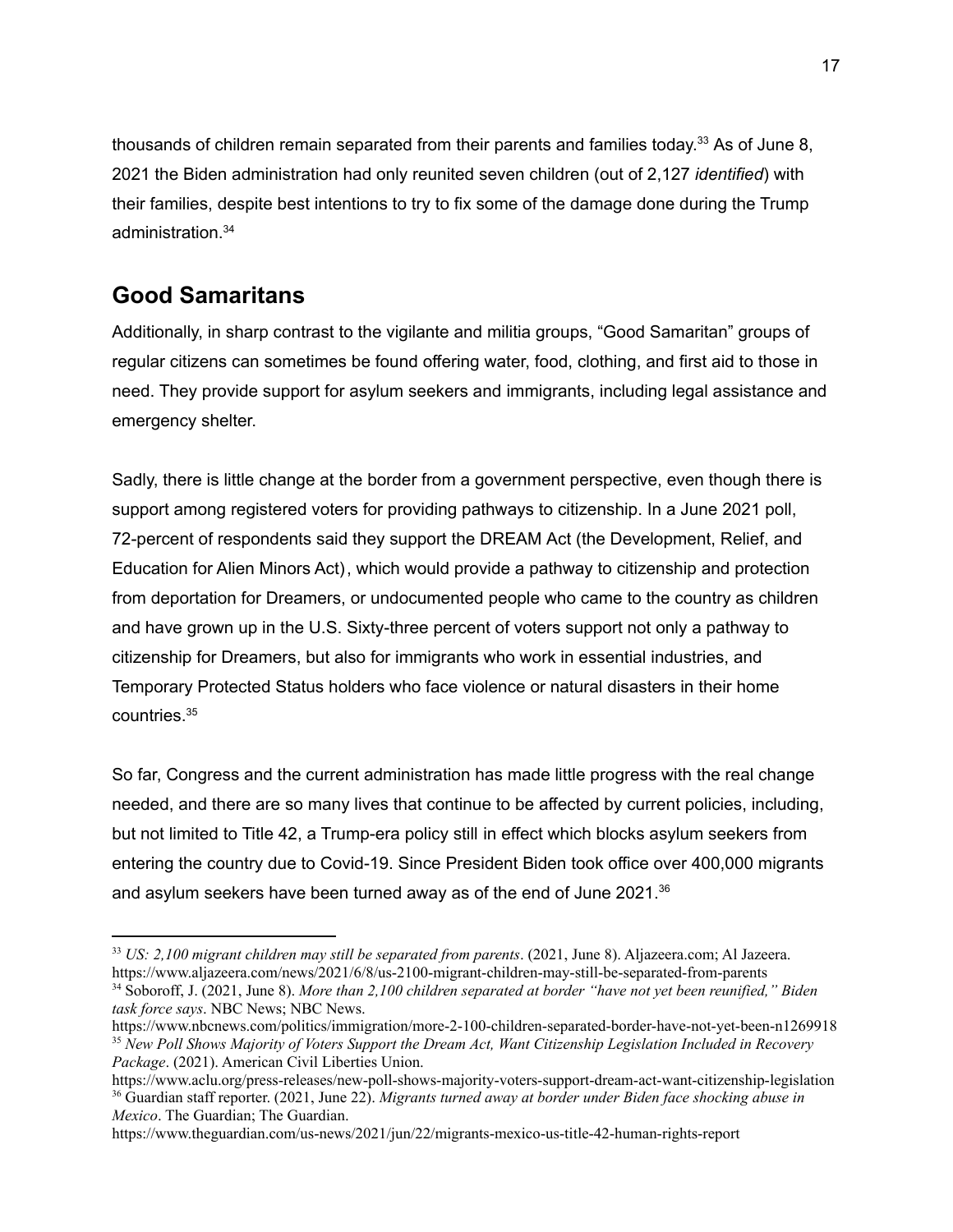It should surprise nobody that even generations after the Battle of Gonzales, the Zoot Suit Riots, or Carmelita Torres' Bath Riots, that people like former president Donald Trump and his supporters would still revel in the unfounded idea of people of Latinx origin being sinister or so-called "subhumans" because of the color of their skin.

It's also not a big leap from those racist and irresponsible words, uttered on American television by a sitting U.S. president only a few years ago, to rhetoric in a statement by the El Paso shooter who said in his manifesto: "If we can get rid of enough people, then our way of life can be more sustainable." And it's not a far cry to think that words like "rapists," "criminals," and "invasion" might continue to be a call to violent action. These slurs against Latinx people, in one form or another, have been inspiring racist violence for a very long time.

While America has arguably made some progress, the pity, of course, is that we've had to spend a half-millennium fighting white supremacy from within just to get to where we are now, still struggling with many of the same age-old issues. Unjust treatment at the border, such as the denial of basic civil rights like due process and extended detention in unsafe facilities, are just a few of them today. But, there are many more.

No podcast can cover the expanse of racism that America has levied against Latinx-Americans and people of color. But, I hope ours sparks a curiosity in you to want to learn more, just as it did for me. I have to warn you, though, once you get started down the path of discovering the truth behind these issues, they are like Russian nesting dolls: you pull one apart and find more hiding within. We can't make or measure progress without knowing the truth of how and where it all began.

It's time we figured that out and faced up to it.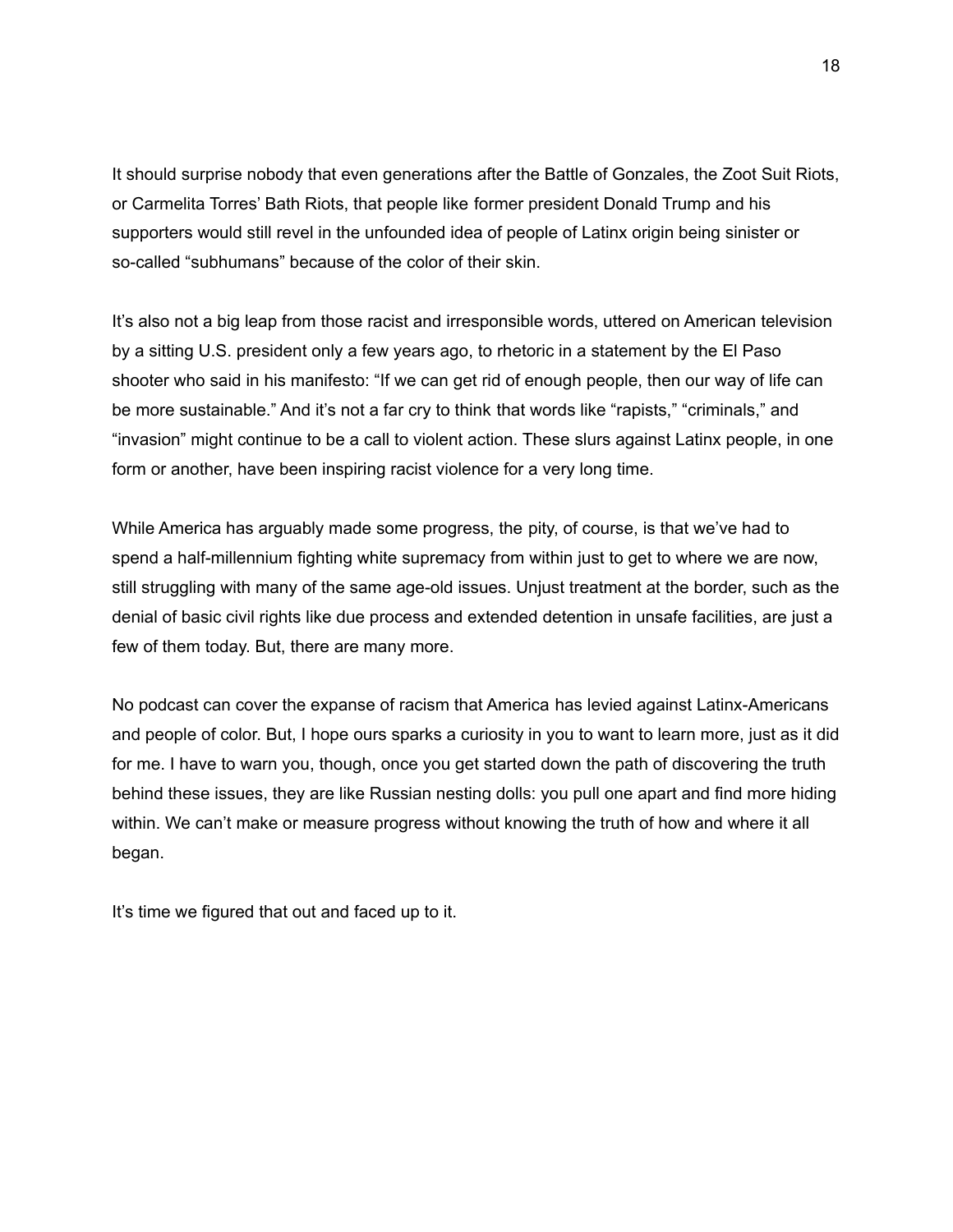# **Bibliography**

"10 Jun 1943, 2 - the Los Angeles Times at Newspapers.com." Newspapers.com, June 10, 1943.

https://www.newspapers.com/image/380743346/?terms=Zoot%20Suit%20Riots&match= 1.

"1919 Canales Investigation." Texas Ranger Hall of Fame and Museum. Accessed July 14, 2021.

https://www.texasranger.org/texas-ranger-museum/researching-rangers/1919-canales-in vestigation/.

- "A Moving Border, and the History of a Difficult Boundary." USAToday.com, 2021. https://www.usatoday.com/border-wall/story/us-mexico-border-history/510833001/.
- "A Southern Senator Opposes the 'All-Mexico' Plan · SHEC: Resources for Teachers." shec.ashp.cuny.edu, n.d. https://shec.ashp.cuny.edu/items/show/1273.
- Andrews, Evan. "10 Things You May Not Know about the Mexican-American War." HISTORY. HISTORY, April 22, 2016.

https://www.history.com/news/10-things-you-may-not-know-about-the-mexican-american -war.

- Azmi Haroun. "Ted Cruz Wore a Mask Referring to Texas' 1835 Battle against Mexico as He Fled to Cancun." Business Insider. Business Insider, February 19, 2021. https://www.businessinsider.com/ted-cruz-wore-mask-honoring-battle-against-mexico-fle d-cancun-2021-2.
- BBC News. "Texas Walmart Shooting: El Paso Gun Attack Leaves 20 Dead." BBC News. BBC News, August 4, 2019. https://www.bbc.com/news/world-us-canada-49221936.

"Bracero History Archive | About." Braceroarchive.org, 2019. http://braceroarchive.org/about.

Burnett, John. "For Sale: A Texan Symbol of Defiance." NPR.org, October 2, 2016. https://www.npr.org/2016/10/02/495976187/for-sale-a-texan-symbol-of-defiance.

"California Proposition 187, Prohibit Undocumented Immigrants from Using Public Healthcare, Schools, and Social Services Initiative (1994)." ballotpedia.org, n.d.

https://ballotpedia.org/California\_Proposition\_187,\_Prohibit\_Undocumented\_Immigrants \_from\_Using\_Public\_Healthcare,\_Schools,\_and\_Social\_Services\_Initiative\_(1994).

"Depression, War, and Civil Rights | US House of Representatives: History, Art & Archives." @USHouseHistory, 2012.

https://history.house.gov/Exhibitions-and-Publications/HAIC/Historical-Essays/Separate-I nterests/Depression-War-Civil-Rights/.

Dickerson, Caitlin. "America Never Wanted the Tired, Poor, Huddled Masses." The Atlantic, April 5, 2021.

https://www.theatlantic.com/magazine/archive/2021/05/united-states-immigration-exclusi on/618390/.

"Facts about the Current Situation at the Border." American Immigration Council, March 23, 2021.

https://www.americanimmigrationcouncil.org/news/facts-about-current-situation-border.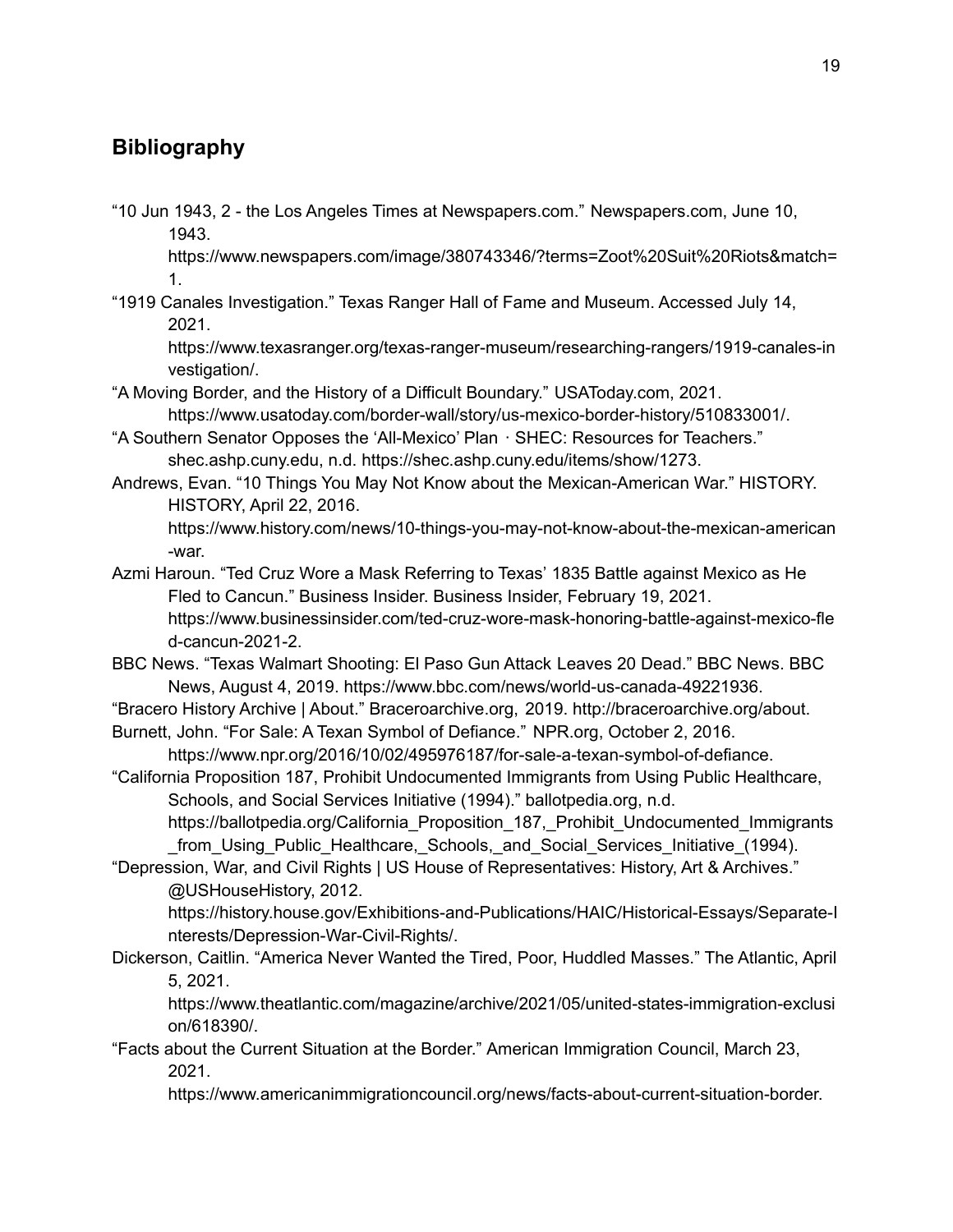- Fischer, Robert. "Mobility and Morality at the Border a Lefebvrian Spatio-Temporal Analysis in Early Twentieth-Century Ciudad Juárez and El Paso." *Historical Social Research / Historische Sozialforschung* 38, no. 3 (145) (2013): 176–96. http://www.jstor.org/stable/23644531.
- Fletcher, Abner. "Come and Take It: The Skirmish That Inspired a Texas Mantra | Houston Public Media." Houston Public Media, October 2, 2018. https://www.houstonpublicmedia.org/articles/shows/houston-matters/2018/10/02/306378/ come-and-take-it-the-skirmish-that-inspired-a-texas-attitude/.
- Galvan, Astrid. "Judge Orders End to DACA, Current Enrollees Safe for Now." AP NEWS, July 16, 2021.

https://www.google.com/url?q=https://apnews.com/article/joe-biden-immigration-f01fc0f4 85a8983b5f072e7af324c43f&sa=D&source=editors&ust=1626479775800000&usg=AOv Vaw2Tl9JSM8yr8zYdYVSL0xId.

Gamboa, Suzanne. "History of Racism against Mexican-Americans Clouds Texas Immigration Law." NBC News. NBC News, June 3, 2017. https://www.nbcnews.com/news/latino/history-racism-against-mexican-americans-clouds

-texas-immigration-law-n766956.

- Gerber, Marisa. "Zoot Suit Riots: After 75 Years, L.A. Looks Back on a Violent Summer." latimes.com. Los Angeles Times, June 4, 2018. https://www.latimes.com/local/lanow/la-me-ln-zoot-suit-riots-anniversary-20180604-story. html.
- History.com Editors. "Zoot Suit Riots." HISTORY, August 21, 2018. https://www.history.com/topics/world-war-ii/zoot-suit-riots.
- "Immigration Act of 1917 (Barred Zone Act)." Immigration History, n.d. https://immigrationhistory.org/item/1917-barred-zone-act/.
- Little, Becky. "The Violent History of the U.S.-Mexico Border." HISTORY. HISTORY, April 9, 2018. https://www.history.com/news/mexico-border-wall-military-facts.
- "Major US Immigration Laws, 1790-Present." migrationpolicy.org, 2019. https://www.migrationpolicy.org/sites/default/files/publications/CIR-1790Timeline.pdf.
- Martinez, Monica. "Perspective | How 'the Highwaymen' Whitewashes Frank Hamer and the Texas Rangers." *Washington Post*, 2019. https://www.washingtonpost.com/outlook/2019/03/31/how-highwaymen-whitewashes-fra nk-hamer-texas-rangers/.
- Mendoza, Angel, Brendan Campbell, News21 Staff, and Tessa Diestel. "Rising Hate Drives Latinos and Immigrants into Silence." Center for Public Integrity. Center for Public Integrity, August 22, 2018.

https://publicintegrity.org/politics/rising-hate-drives-latinos-and-immigrants-into-silence/.

Molina, Natalia. "Borders, Laborers, and Racialized Medicalization Mexican Immigration and US Public Health Practices in the 20th Century." *American Journal of Public Health* 101, no. 6 (June 2011): 1024–31. https://doi.org/10.2105/ajph.2010.300056.

"Online Collections | Texas Digital Archive- 1919 Canales Investigation."

tsl.access.preservica.com, n.d.

https://tsl.access.preservica.com/tda/other-online-collections/.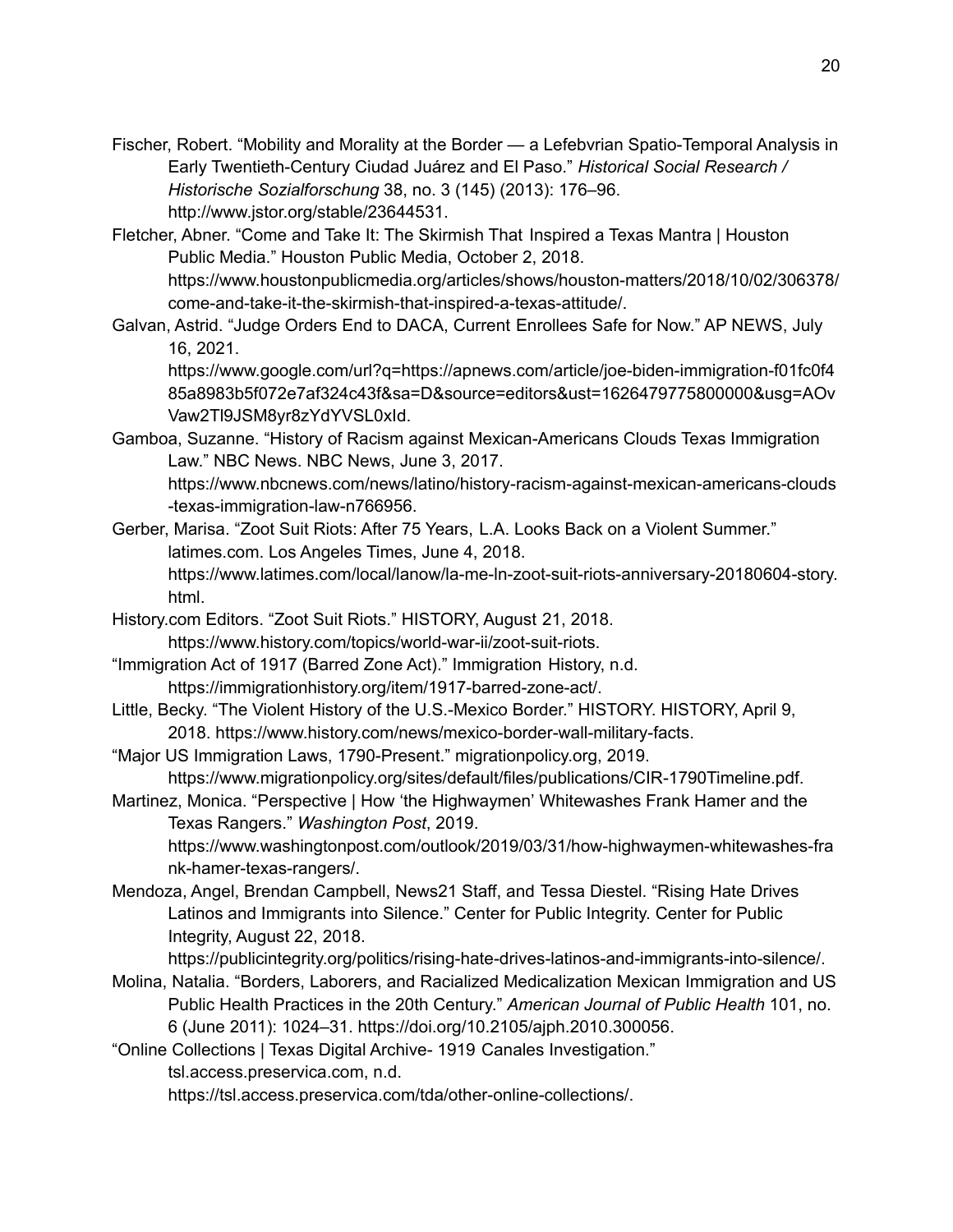"Race and Health Law." Fordham Law, November 5, 2020.

https://digital.law.fordham.edu/faculty-spotlight-2020/race-and-health-law/.

- "Special Report: Carmelita and the 1917 El Paso Bath Riots." KTSM 9 News, May 26, 2021. https://www.ktsm.com/news/special-report-carmelita-and-the-1917-el-paso-bath-riots/.
- "Texas Almanac: City Population History from 1850–2000," 2010. https://texasalmanac.com/sites/default/files/images/CityPopHist%20web.pdf.
- "TEXAS RANGERS." Bullock Museum, n.d.

https://www.thestoryoftexas.com/discover/campfire-stories/texas-ranger.

"The Bath Riots: Indignity along the Mexican Border." Npr.org, 2019.

https://www.npr.org/templates/story/story.php?storyId=5176177.

- "The History of Racial Violence on the Mexico-Texas Border." Refusing to Forget, February 15, 2018. https://refusingtoforget.org/the-history/#.
- "The Texas Ranger Story | Texas State History Museum." Thestoryoftexas.com, 2014. https://www.thestoryoftexas.com/discover/campfire-stories/texas-ranger.
- "The Texas Rangers and World War I." Texas Ranger Hall of Fame and Museum, n.d. https://www.texasranger.org/texas-ranger-museum/history/general-texas-ranger-history/t he-texas-rangers-and-world-war-i/.
- Way, People For the American. "White Supremacist Terrorism and the History of Anti-Latino Racism in Texas." Medium, August 7, 2019.

https://peoplefortheamericanway.medium.com/white-supremacist-terrorism-and-the-histo ry-of-anti-latino-racism-in-texas-d0f6ec950bff.

"Wisconsin State Journal at Newspapers.com." Newspapers.com, June 8, 1943. https://www.newspapers.com/image/396766754/?terms=Zoot%20Suit%20Riots&match= 1.

"Zoot Suit Riots Timeline | American Experience | PBS." www.pbs.org, n.d.

https://www.pbs.org/wgbh/americanexperience/features/zoot-suit-riots-timeline/.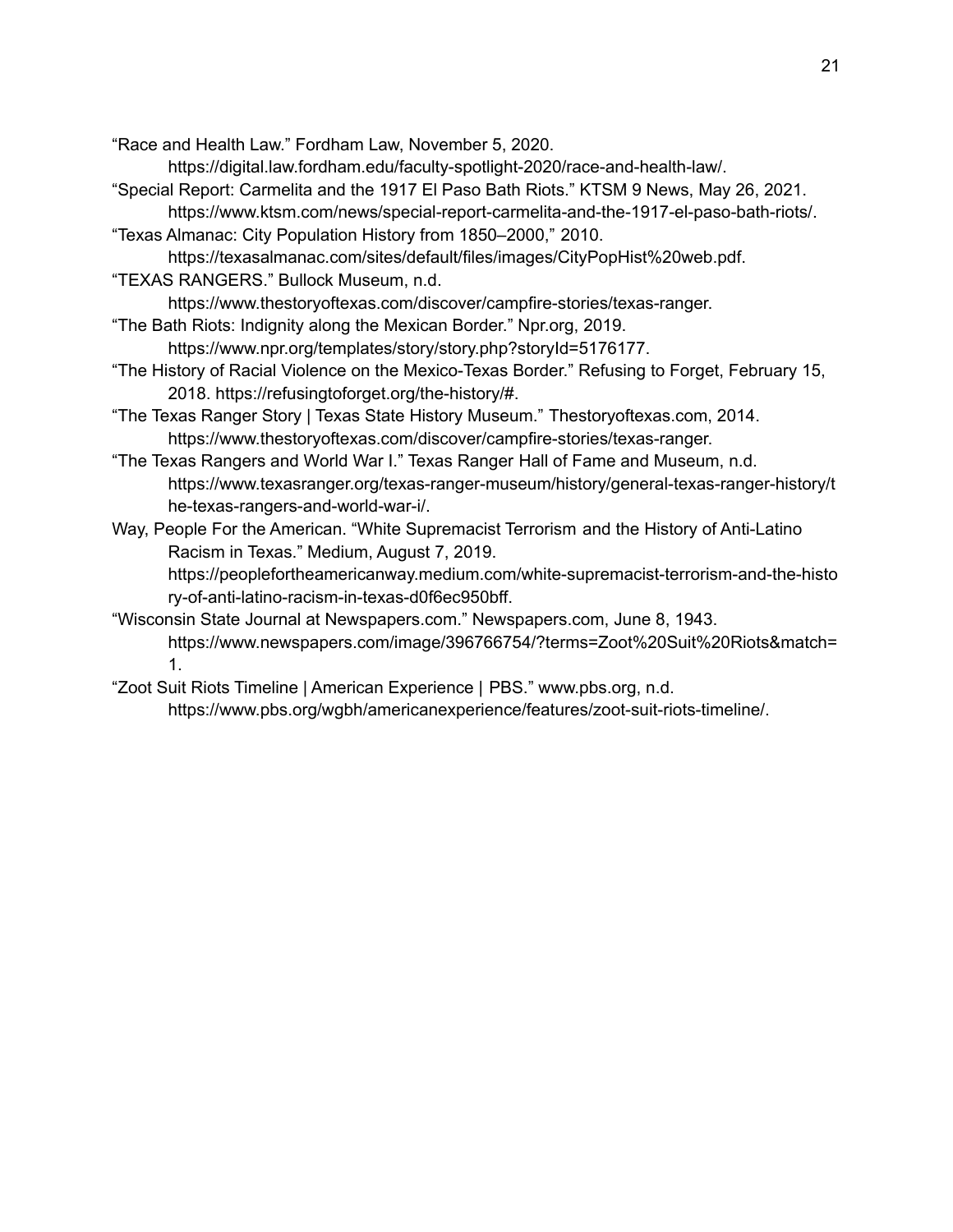# **Source Notes**

[https://peoplefortheamericanway.medium.com/white-supremacist-terrorism-and-the-history-of-a](https://peoplefortheamericanway.medium.com/white-supremacist-terrorism-and-the-history-of-anti-latino-racism-in-texas-d0f6ec950bff) [nti-latino-racism-in-texas-d0f6ec950bff](https://peoplefortheamericanway.medium.com/white-supremacist-terrorism-and-the-history-of-anti-latino-racism-in-texas-d0f6ec950bff)

- El Paso gunman posted this before the shooting: "This is an attack in response to the Hispanic invasion of Texas."
- Texas has a long history of anti-Latino Racism.
- 77 white supremacist groups in Texas
- "Texas independence was sparked by American settlers' racist desire to legalize slavery in a territory owned by Mexico, which had already abolished the practice."
- Early 20th century, Mexican's fleeing the violence of the Mexican Revolution started crossing the border into the US. Texas Rangers and the Army put up an electric fence to keep them out.
	- "Thousands of Mexican Americans were lynched, burned alive, and brutally murdered by local ranchers, vigilante mobs, and Texas Rangers and Army soldiers."
- Eisenhower's "Operation Wetback" deported 1.3 million immigrants to Mexico. This included 25% of all immigrants in Texas.

● Post-911: Creation of ICE to "strengthen public safety."

<https://www.npr.org/templates/story/story.php?storyId=5176177>

- U.S. health authorities use poisonous chemicals to delouse Mexicans crossing the border.
- "Before being allowed to cross, Mexicans had to bathe, strip nude for an inspection, undergo the lice treatment, and have their clothes treated in a steam dryer."
- There was a concern over "Mexican Typhus," and gasoline killed lice who carried it.
- Bath Riots of 1917: Carmelita Torres (17) refused to take a gasoline bath, and soon, many people joined in the protest.
- "Inside a brick disinfectant building under the bridge, health personnel had been secretly photographing women in the nude and posting the snapshots in a local cantina."
- Baths and fumigations continued for decades after this.
- US border agents sprayed Mexicans with Zyclon B- Nazi doctors later praised this in a 1938 article.
- 1917- the year the border between Juarez and El Paso shut down for good.
- Revolt on the Santa Fe Bridge: It all started with a 17-year-old who refused to be deloused in chemicals yet again. Papers called her an "Auburn-haired Amazon."
	- "The "Amazon" was Carmelita Torres, a 17-year old Juárez maid who crossed the Santa Fe International Bridge into El Paso every morning to clean American homes."
	- $\circ$  "At 7:30 a.m. on January 28, 1917, when Carmelita was asked by the customs officials at the bridge to get off the trolley, take a bath and be disinfected with gasoline, she refused. "
	- She got off the bus and 30 women got off with her
	- By 8:30, 200 Mexican women had joined their protest. By noon, "several thousand." They blocked all traffic going into El Paso.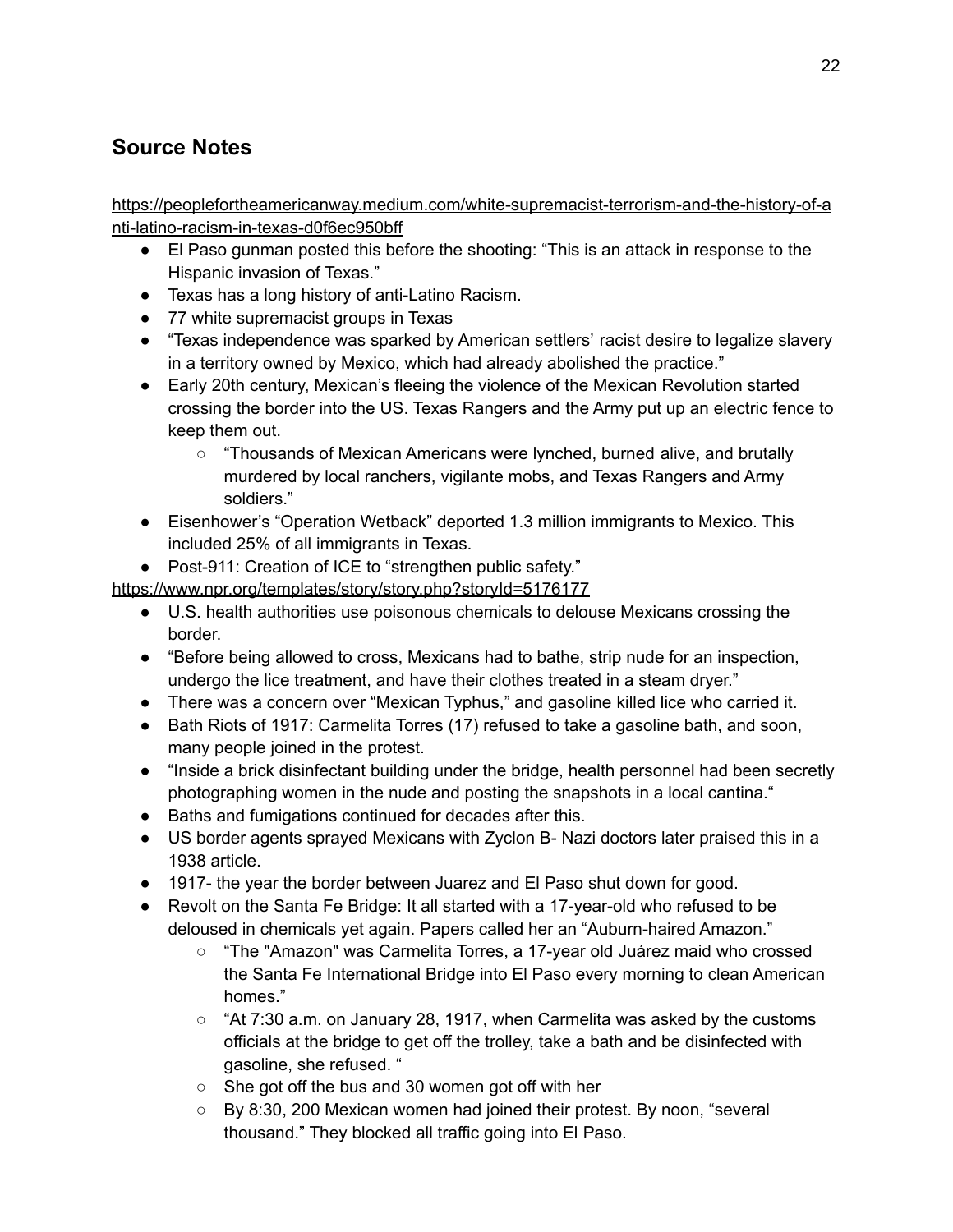- They started throwing rocks at the border guards and soldiers dispatched to break up the protest.
- $\circ$  "The protesters laid down on the tracks in front of the trolley cars to prevent them from moving. When the streetcars were immobilized, the women wrenched the motor controllers from the hands of the motormen. One of the motormen tried to run back to the American side of the bridge. Three or four female rioters clung to him while he tried to escape. They pummeled him with all their might and gave him a black eye. Another motorman preferred to hide from the Mexican women by running into a Chinese restaurant on Avenida Juárez."
- El Paso Mayor Tom Lea wanted a full quarantine at the border for Mexican people.
	- "Mayor Lee (sic) wants an absolute quarantine against Mexico. When Mayor Lee gets excited he always wires someone in Washington. The last time this occurred he sent a message to the President," complained Dr. B. J. Lloyd, the public health service official stationed in El Paso."
- Lloyd advocated for delousing instead.

#### [https://www.theatlantic.com/magazine/archive/2021/05/united-states-immigration-exclusion/618](https://www.theatlantic.com/magazine/archive/2021/05/united-states-immigration-exclusion/618390/) [390/](https://www.theatlantic.com/magazine/archive/2021/05/united-states-immigration-exclusion/618390/)

- Zyklon B was used as a 'disinfectant' in mandated government baths. From 1917 until 1930, most immigrants from the southern border were made to bathe at government offices. If there was a suspected lice infection or a person's clothes did not look clean enough an additional mixture of kerosene and vinegar was used.
- "From the 1930s through the 1960s, border agents sprayed DDT onto the faces of more than 3 million guest workers as they crossed the southern border."
- In 1790, the first American Congress decided that only free white people who had been in the country for two years (or more) were eligible for citizenship. Note- white did not extend to Italian or Jewish people.
- TAKAO OZAWA v. UNITED STATES in 1922 upheld that citizenship should old be extended to "only to those whom they knew and regarded as worthy to share it with them, men of their own type, white men."
- "In the early 20th century, the term *progressive* became synonymous with preserving or improving the racial "stock" of the country—and that meant keeping it white.".
- "Harry Laughlin, whose work would provide a model for Nazi Germany's sterilization laws, served as the House Committee on Immigration and Naturalization's "expert eugenics agent." In 1922, he presented evidence of the "hereditary feeble-mindedness" of nonwhite immigrants. Laughlin categorized the subjects of his research into overlapping subgroups that included "the criminalistic," "the diseased," and "the dependent." Two years later, Congress passed the "progressive" Johnson-Reed Act, which established immigration quotas based on national origin. Adolf Hitler [hailed](https://books.google.com/books/about/Hitler_s_Second_Book.html?id=8nt0-BeF2rUC) the [law](https://books.google.com/books/about/Hitler_s_Second_Book.html?id=8nt0-BeF2rUC) as a model to emulate. "Compared to old Europe, which had lost an infinite amount of its best blood through war and emigration, the American nation appears as a young, racially select people," he wrote."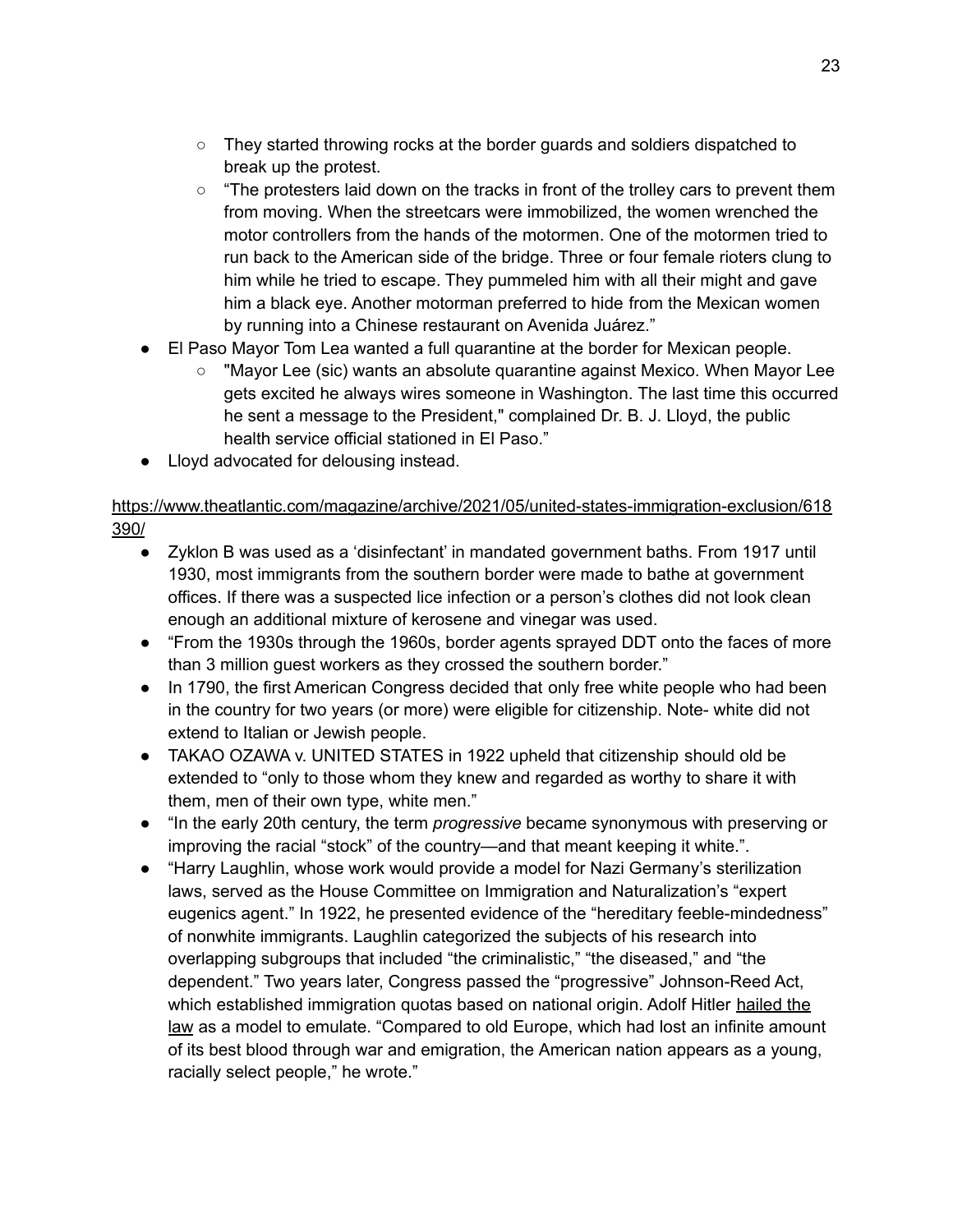● "The historic Immigration and Nationality Act of 1965 did away with the quotas based on national origin and instead allowed citizens of the United States to petition for family members to join them."

#### <https://refusingtoforget.org/the-history/>

- Turn of the 20th century, Mexican-Americans made up less than 5% of Texas' population, but along the border, the towns were predominantly Mexican. Plenty of Latinos owned land, voted, and held office, and Anglo-Americans who moved there early on assimilated into these communities rather than the other way around.
- This all changed as railroads were built in the Rio Grande Valley. These railroads caused a surge in white populations in the areas, and they brought with them segregation, poll taxes, and legal maneuvers to strip Mexicans of their lands. In turn, lands went from Mexican hands to Anglo hands, and the former landowners became laborers on these same farms and plantations.
	- As a Laredo newspaper observed in 1910, "The lands which mainly belonged to Mexicans pass to the hands of Americans...the old proprietors work as laborers on the same lands that used to belong to them."
- The Mexican Revolution from 1910 to 1920 caused tensions to boil over. People were fleeing revolutionary violence across the border. Pancho Villa was attacking American farms along the border and pilfering supplies.
	- Over the course of the decade, nearly a tenth of the Mexican population would perish and another tenth would flee to the United States, setting into motion a pattern of migration that endures a century later.

[https://www.nbcnews.com/news/latino/history-racism-against-mexican-americans-clouds-texas-i](https://www.nbcnews.com/news/latino/history-racism-against-mexican-americans-clouds-texas-immigration-law-n766956) [mmigration-law-n766956](https://www.nbcnews.com/news/latino/history-racism-against-mexican-americans-clouds-texas-immigration-law-n766956)

<https://tsl.access.preservica.com/tda/other-online-collections/>- Online collection of Canales Hearing Documents- contains descriptions of Ranger violence perpetrated on Mexican Americans.

Fischer, R. (2013). Mobility and Morality at the Border — A Lefebvrian Spatio-Temporal Analysis in Early Twentieth-Century Ciudad Juárez and El Paso. *Historical Social Research / Historische Sozialforschung, 38*(3 (145)), 176-196. Retrieved July 8, 2021, from <http://www.jstor.org/stable/23644531>

- Ciudad Juarez and El Paso were dependent on each other in the 19-teens: El Paso was desperate for laborers, and Ciudad Juarez "was desperate for investment capital."
- Every day, hundreds of Mexicans would cross the border into El Paso to work their jobs in the United States before returning home to Ciudad Juarez where they lived.
- Sunday, January 28, 1917- Hundreds of Mexican men and women marched to the international bridge to protest the protocols of the border guards between Juarez and El Paso.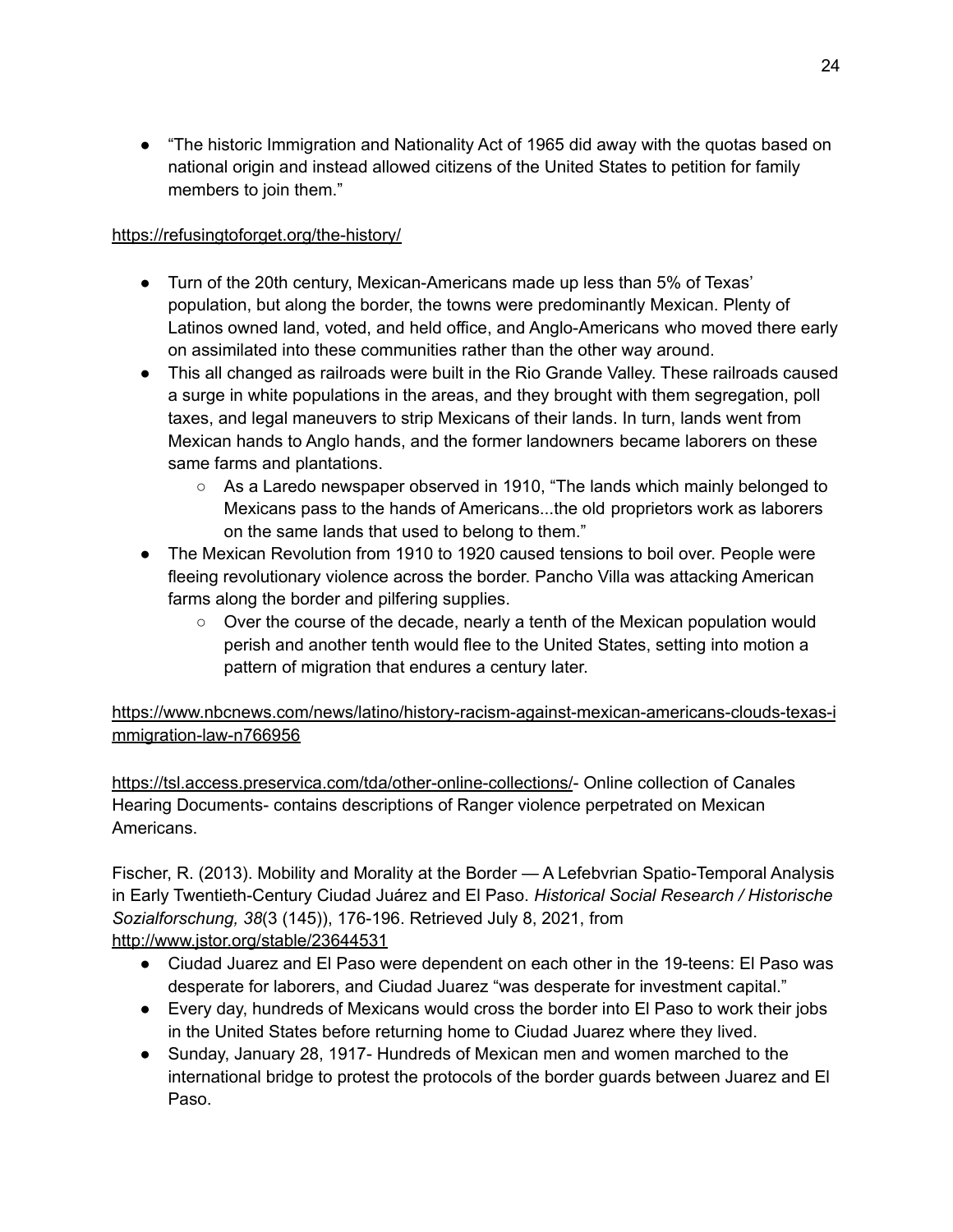- "Between 1900 and 1920, the population of Ciudad Juarez increased from 8,000 ti 20,000. El Paso even exceeded these numbers by growing more than five-fold between 1900 (15,000) and 1920 (77,0000) (Wood 2001, 494)." (Page 4)
- "In addition to the mostly economically determined migration to the two cities, the border region was also subject to the perils of the Mexican Revolution. Especially in 1911, 1914, and 1917, when due to battles in Juarez many Mexicans fled to El Paso, the city functioned as a safe harbor for the Mexican refugees." (page 5)
- 1915- officials began "cleaning up El Paso" because of a typhus outbreak.
	- "Suddenly, racial barriers were not only erected but enforced to distinguish between white Americans and Mexicans or American Mexicans." (Page 5)
- Border hygiene regimens were established subjecting people crossing into the US to examinations, vaccinations, and disinfection. This predominantly affected Mexican people from Juarez. It also made the daily commutes much longer and more difficult.
- El Paso relied on its Mexican workforce for the unskilled and semi-skilled jobs in the city. Mexican people were largely relegated to these jobs because of negative stereotypes as being "lazy and docile."
- "After the quarantine was erected at the border by the United States Public Health Service in the night of January 27-28, 1917, all persons desiring to cross the border from Mexico were regarded as potentially infectious and had to be cleaned before entry. They were separated into male and female groups. While their clothing was being sterilized, they had to strip naked in order to undergo a shower and an examination for lice, a vector of typhus. If positive, the hair of the men was cut short and the hair of the women was bathed in kerosene. If deemed necessary, vaccination against smallpox was carried out. In addition, the immigrant had to submit to an interrogation. The aim was to exclude any person with mental or physical defects (Stern, 1999, 45f)." (page 14)
- There were rumors that naked pictures snapped of women in these quarantine bath stations were being circulated all over Juarez.
- Women (mostly domestic servants) who paid to ride a streetcar from Juarez to El Paso were stopped and told to go to the quarantine baths. They refused. By 8 am hundreds of people crowded the bridge and started throwing rocks at the border guards.
- Mexican troops were dispatched to disperse the crowds but the people on the bridge grabbed the horse's bridles and disarmed the soldiers.
- The riots lasted for about two days then broke up when the crowds saw people were passing through the bath centers unmolested.

#### <https://www.ktsm.com/news/special-report-carmelita-and-the-1917-el-paso-bath-riots/>

#### <https://www.ncbi.nlm.nih.gov/pmc/articles/PMC3093266/>

- US Immigration was fairly unregulated prior to 1891 due to the fact that the country needed foreign labor to survive.
- 1891- US Immigration act was passed. (NOTE: The first Immigration Act was passed in 1864, then another in 1882, then the Chinese Exclusion Act in 1888, THEN the 1891 Immigration Act that prevented "feebleminded" or "insane people" from legal immigration. Basically, anyone who might become a public charge was at risk of deportation)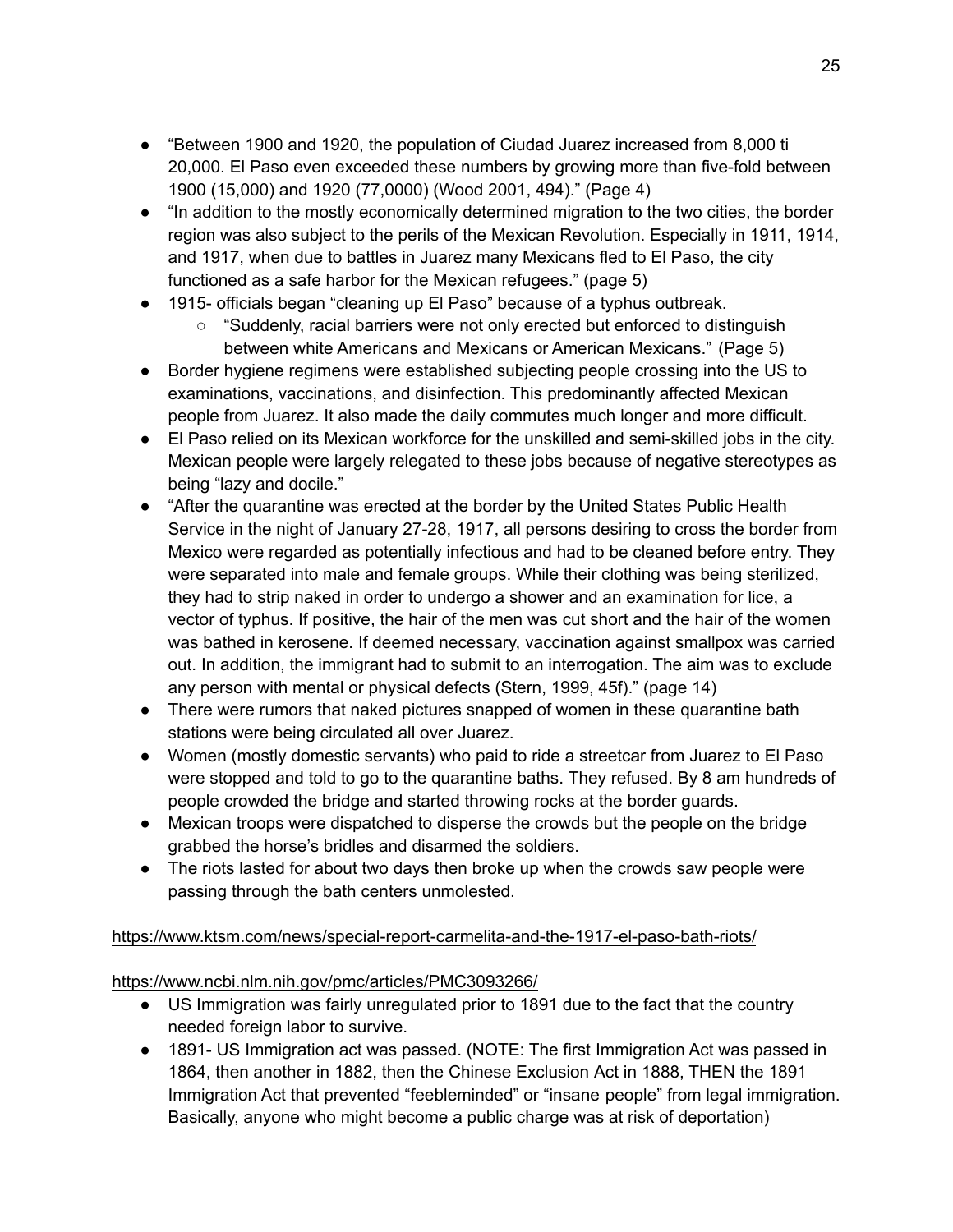- 1900-1930- the Mexican population in the United States doubled every 10 years.
- Manifest Destiny gained popularity during the Mexican-American War (1846-1848) provided justification to US expansion.
- "Expansionists argued that after the US takeover, Mexicans and Native Americans would eventually disappear in the Southwest because these peoples were not as biologically fit as Americans."
- The need for labor in the Southwest United States increased right as the Mexican Revolution began driving refugees to the border.
- "Although immigration laws did not severely restrict Mexican immigration at this time, public health standards helped shape attitudes and regulations directed at this new laboring class."
- 1917 Immigration Act- imposed a head tax and a literacy test.
- The disinfectant procedures along the US-Mexico border started in California in 1916. There was a typhus outbreak in the area, and Mexicans were associated with spreading the disease. The mayor of El Paso was a germaphobe and implemented his own disinfectant procedures along the El Paso border.
- Official Border Patrol didn't begin until 1924, so these medical screenings were the first advent of border control.
- Per "Frequency of Tuberculosis among Negro Laundresses," *Journal of Outdoor Life* 11 (1914): "every individual hailing from Mexico should be regarded as potentially pathogenic." This author also wrote about the "problem of miscegenation."
- "In 30 railroad camps in California, health officials were particularly aggressive; they used cyanide gas to destroy lice, ticks, and other pests."
- During the Great Depression, 1.6 million Mexicans were deported. If you went to a public health facility, you were at risk of being deported.
- Bracero Program- between 1942 and 1964, the US coordinated with Mexico to import Mexican workers to assist on manual labor projects. It started because of the labor shortage caused by WW2
- "The coexistence of the deportations and guest worker program illustrates the pliability of a racial logic that could view Mexicans as liabilities and resources simultaneously.
- "Mexicans seeking to participate in the program [Bracero] were required to pass a physical examination by both US and Mexican public health doctors in accordance with US immigration policies and railroad company regulations."
- "Officials required every prospective bracero to undergo a physical examination, with chest x-rays to check for tuberculosis, serological tests to check for venereal disease, psychological profiling, and a chemical bath."
- "In her research, historian Ana Rosas found that men could wait anywhere between 6 and 10 hours to be examined. "
- Bracero workers had to undergo another physical exam once they got to the United States and arrived at the Bracero Camps.
- The War Manpower Commission was created during World War II to balance the labor needs of agriculture, industry, and the armed forces.
- "In the United States, contracted workers underwent a second inspection at USPHS processing centers that duplicated the procedures they experienced in Mexico. USPHS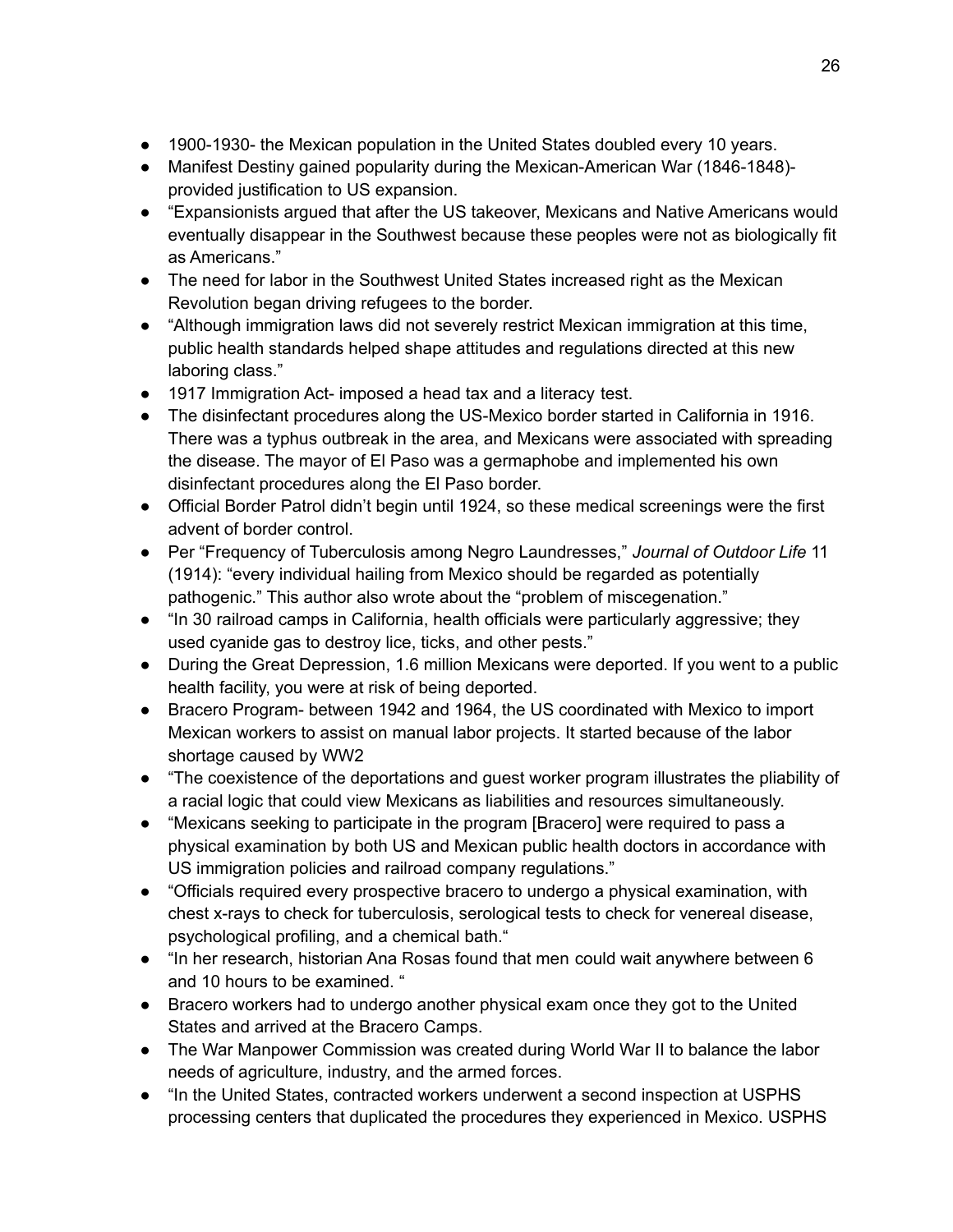centers in and around El Paso, Texas, the largest port of entry into the United States from Mexico, processed many of the braceros. " They processed thousands of men at a time who were transported into the country on cattle cars. They'd be told to strip naked and deloused with white powder.

- Complaints of mistreatment by doctors in camp, coupled with poor housing conditions, poor sanitation in camps, low wages, and spoiled food, the Bracero program was plagued with problems during its entire 20-year tenure.
- "It is also striking that these concerns involved a government program, carried out by the very same government that was enacting laws and policies dedicated to eradicating the diseases that were spawned by the conditions in which the workers were forced to live."
- Main opponent of the Bracero Program: Rep Edward Roybal, public educator with CA Tuberculosis Association. "Representative Roybal publicly denounced the substandard living conditions in the bracero camps and the poor health of the workers and argued against renewing the Bracero Program."
- "Thus, although the Bracero Program ostensibly upheld strict health standards, in practice it stigmatized Mexicans as bearers of disease while ignoring the systemic conditions that gave rise to disease."

<https://digital.law.fordham.edu/faculty-spotlight-2020/race-and-health-law/> - Race and Health Law from *The Oxford Handbook of Race and Law in the United States*

- "Likewise, increasing immigration at the Southern U.S. border stirred xenophobic resentment during the early 20th century and prompted unfounded claims that Mexicans were not only unassimilable and racially inferior, but also carriers of disease. The general sentiment, as articulated by a public health official at the time, was that, "[e]very individual hailing from Mexico should be regarded as potentially pathogenic." Thus, public health regulations were used to shape immigration policies even before the 1924 advent of the Customs and Border Control Agency; and passage of the 1917 Immigration Act, which sought to exclude immigrants deemed undesirable and targeted Asian immigrants in particular."
- "During a 1916 typhus outbreak, for example, the U.S. Public Health Service subjected Mexican immigrants to invasive, unsafe, and demeaning baths and physical examinations, while Texas quarantined Mexican laborers at the U.S.-Mexico border. Similarly, Los Angeles, public health authorities quarantined Mexican railroad workers amid concerns about their purported inadequate personal hygiene and propensity toward disease in lieu of addressing the structural problems that caused their circumstances, including the unsanitary living and working conditions that the railroad companies that employed them created and maintained. As Natalia Molina notes, "this preference for making race the organizing principle for understanding typhus also transformed Mexicans from unfortunate victims of a serious disease into active transmitters of deadly germs, thus adding a medicalized dimension to existing nativism."

<https://www.migrationpolicy.org/sites/default/files/publications/CIR-1790Timeline.pdf> - Fact sheet/timeline for Major US Immigration Laws 1790-Present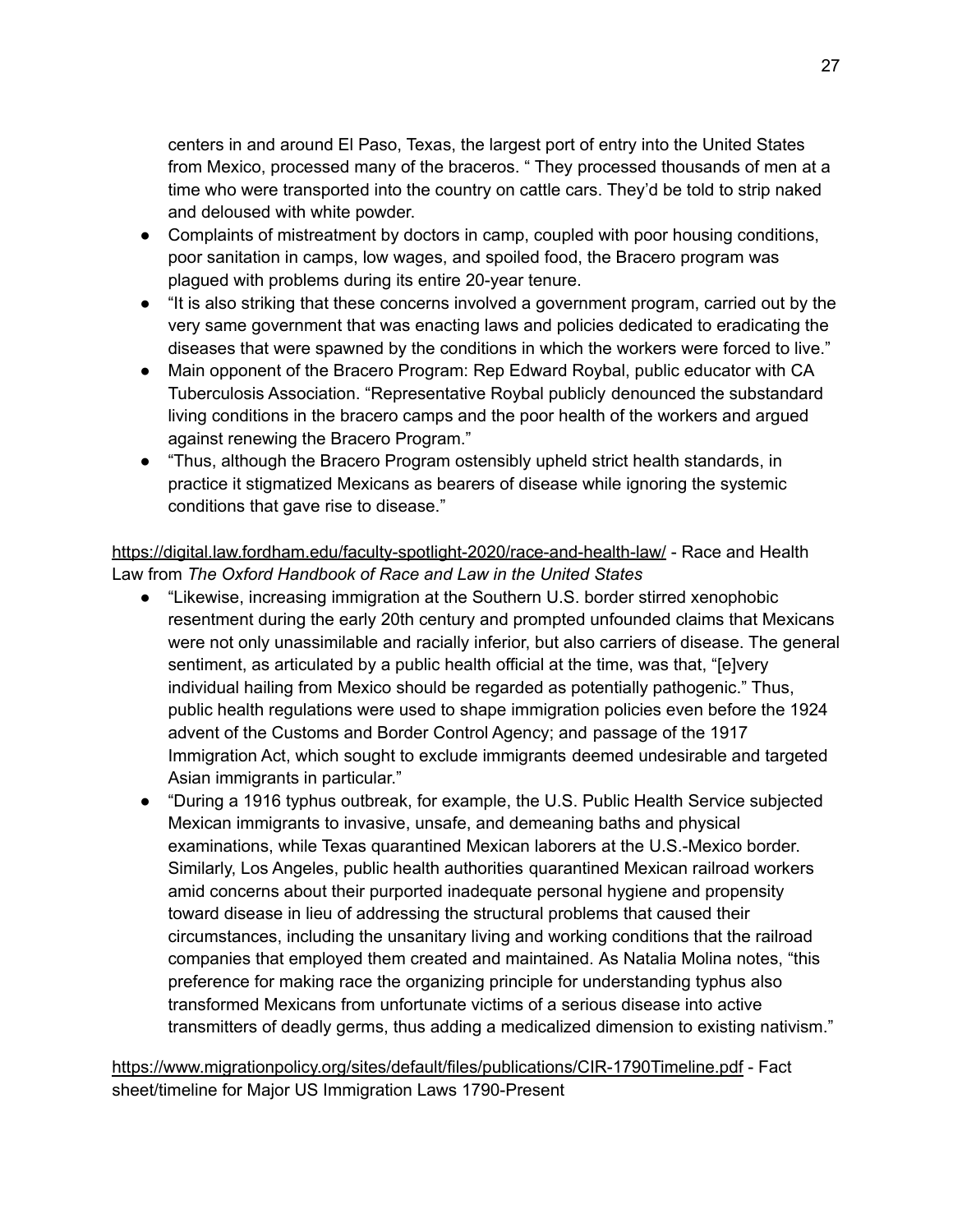<https://www.latimes.com/local/lanow/la-me-ln-zoot-suit-riots-anniversary-20180604-story.html> Zoot Suit Riots: After 75 years, L.A. looks back on a violent summer

- 10 day riots led by sailors, soldiers, and Marines who hunted the streets in search of Latino youth wearing Zoot Suits.
- American men leaving the country to fight in WW2 created a labor vacuum that was filled by women and people of color. This created mass social anxiety over the welfare of children. This atmosphere of anxiety was the backdrop of the riot.
- "Racial segregation was also a powerful force in L.A., Pagán said, adding that while researching his book he tracked down about 80 police reports from the 1940s in which people called the cops on so-called zoot suiters. The young people hadn't actually broken any laws, Pagán said, but instead had done things such as refusing to cede a sidewalk to a white person."
- Zoot Suit- "the drape," was a signal of defiance. "During that era, the professor said, many young people in Los Angeles were inspired by the art of jazz — by the spirit of defiance against segregation — and they adopted the signature clothing style"
- No surprise, people began associating the clothing with gang violence and criminality. Mexican men and boys associated with gangs were often called Pachecos
- Zoot suiters were attacked and forced to strip in the street.
- No one knows for sure how it started, but as soon as it did, the press started reporting favorably of the sailors and soldiers prowling the streets looking for zoot suitors to beat up and strip in the streets.
- "Later in the month, The Times ran a brief about a news conference at which First Lady Eleanor Roosevelt said the riots had roots in long-standing discrimination. "For a long time," she said, "I've worried about the attitude toward Mexicans in California and the states along the border.""

## <https://www.newspapers.com/image/448477584>

"In one instance, 200 service men entered a theater and rousted zoot suiters from their seats.

<https://www.pbs.org/wgbh/americanexperience/features/zoot-suit-riots-timeline/> -PBS timeline of events leading up to the Zoot Suit Riots

#### <https://www.history.com/topics/world-war-ii/zoot-suit-riots>

[https://www.texasranger.org/texas-ranger-museum/history/general-texas-ranger-history/the-texa](https://www.texasranger.org/texas-ranger-museum/history/general-texas-ranger-history/the-texas-rangers-and-world-war-i/) [s-rangers-and-world-war-i/](https://www.texasranger.org/texas-ranger-museum/history/general-texas-ranger-history/the-texas-rangers-and-world-war-i/)

<http://braceroarchive.org/about>

<https://immigrationhistory.org/item/operation-wetback/>

[https://www.aclu.org/press-releases/cas-anti-immigrant-proposition-187-voided-ending-states-fiv](https://www.aclu.org/press-releases/cas-anti-immigrant-proposition-187-voided-ending-states-five-year-battle-aclu-rights) [e-year-battle-aclu-rights](https://www.aclu.org/press-releases/cas-anti-immigrant-proposition-187-voided-ending-states-five-year-battle-aclu-rights)

#### <https://www.history.com/this-day-in-history/anti-immigrant-prop-187-approved-in-california>